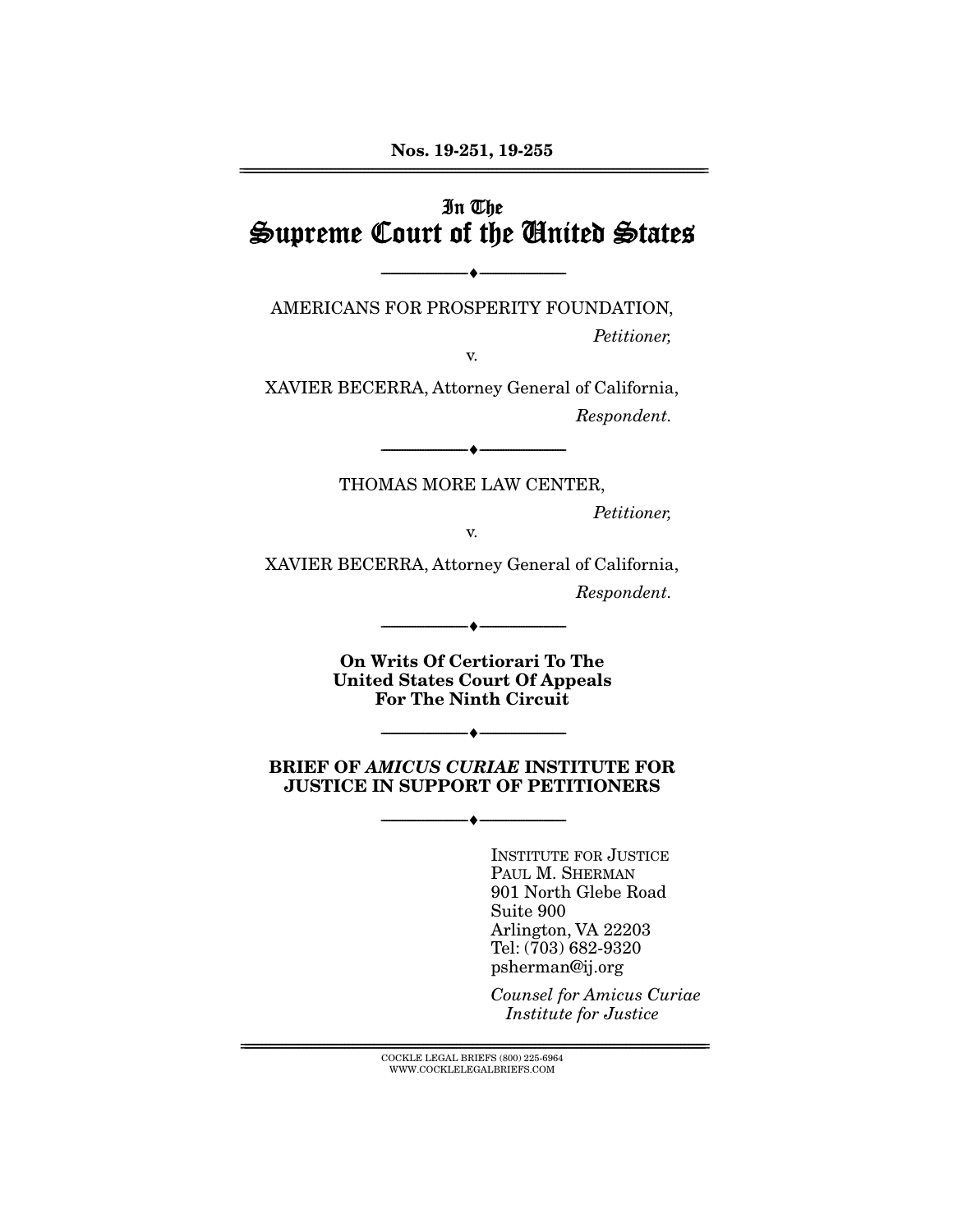# TABLE OF CONTENTS

| ۰, |
|----|
|----|

|      | INTEREST OF AMICUS CURIAE                                                                                                                                               | 1              |
|------|-------------------------------------------------------------------------------------------------------------------------------------------------------------------------|----------------|
|      | SUMMARY OF THE ARGUMENT                                                                                                                                                 | $\mathbf 1$    |
|      |                                                                                                                                                                         | $\overline{4}$ |
| I.   | This Court Should Not Allow Its Sui Gen-<br>eris Campaign-Finance Jurisprudence to<br><b>Undermine First Amendment Protection</b>                                       | 4              |
| II.  | The Ninth Circuit's Ruling Conflicts with<br>This Court's Repeated Recognition That<br>Compelled Disclosure Is Necessarily Chill-                                       | 9              |
|      | A. This Court Has Long Protected Pri-<br>vate Association from Compelled Dis-                                                                                           | 9              |
|      | The Ninth Circuit's Decision Below<br>В.<br>Conflicts with This Precedent                                                                                               | 14             |
| III. | The Ninth Circuit Applied the Wrong<br>Level of Scrutiny Because of the Multiplic-<br>ity of Tests Called "Exacting Scrutiny"                                           | 17             |
|      | <b>Strict Scrutiny Applies to Burdens on</b><br>А.                                                                                                                      | 17             |
|      | The Ninth Circuit Applied Intermedi-<br>В.<br>ate Scrutiny, in Conflict with This Prec-<br>edent, Because of the Confusing and<br>Conflicting Labels This Court Has Ap- | 19             |
|      |                                                                                                                                                                         | 25             |

i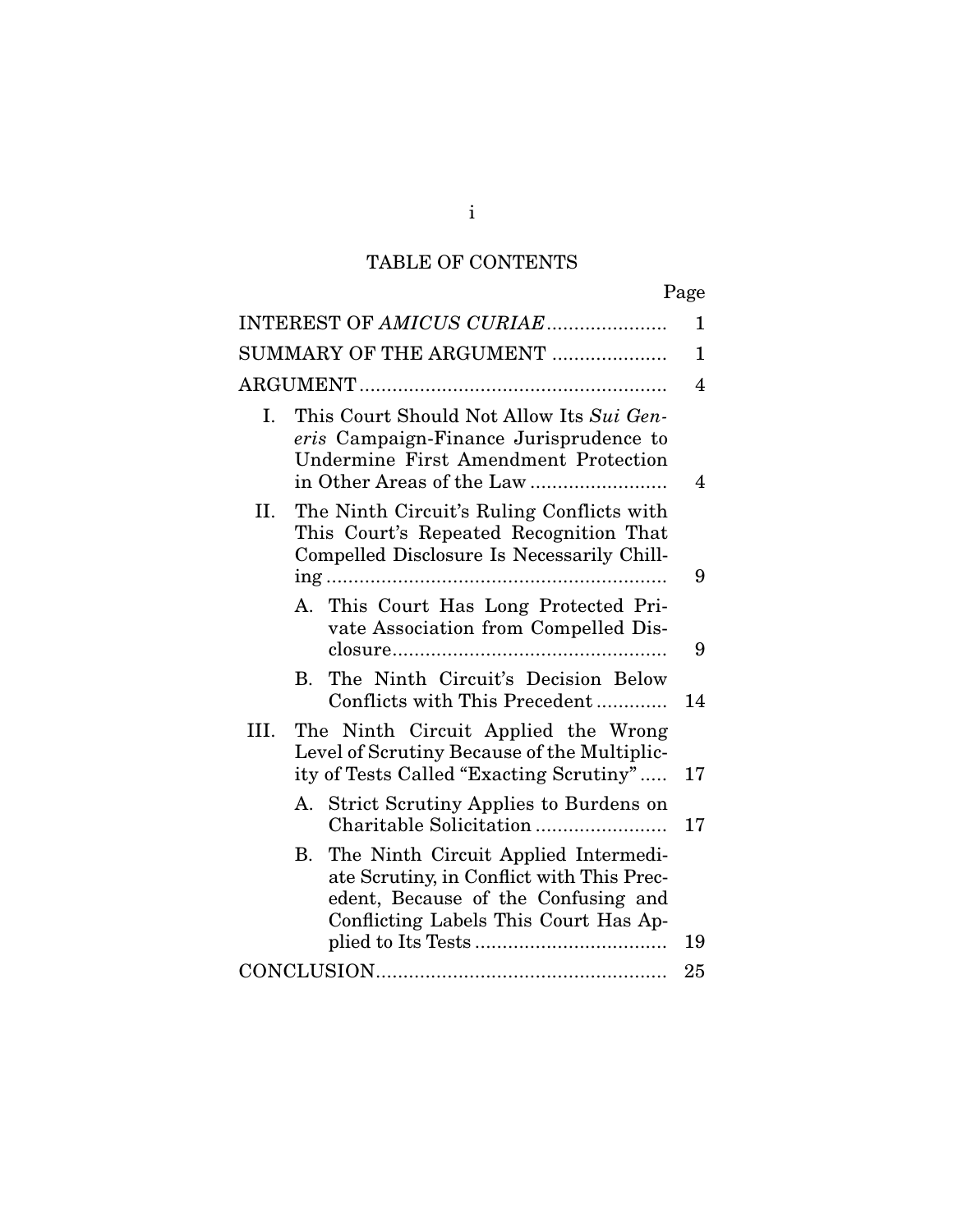# TABLE OF AUTHORITIES

Page

# **CASES**

| Ashcroft v. Free Speech Coal., 535 U.S. 234           |
|-------------------------------------------------------|
| Bates v. City of Little Rock, 361 U.S. 516 (1960)12   |
| Boy Scouts of Am. v. Dale, 530 U.S. 640 (2000)9, 10   |
| Buckley v. Valeo, 424 U.S. 1 (1976) 5, 7              |
| Citizens United v. FEC, 558 U.S. 310 (2010) 5, 20, 21 |
| City of Los Angeles v. Alameda Books, Inc., 535       |
|                                                       |
|                                                       |
| FEC v. Beaumont, 539 U.S. 146 (2003) 21               |
| Gibson v. Fla. Legis. Investigation Comm., 372        |
|                                                       |
| McIntyre v. Ohio Elections Comm'n, 514 U.S. 334       |
| NAACP v. Alabama ex rel. Patterson, 357 U.S.          |
| NAACP v. Button, 371 U.S. 415 (1963) 15, 16, 22       |
| Nat'l Fed'n of the Blind of Tex., Inc. v. Abbott, 647 |
| $Nat'l$ Fed'n of the Blind v. FTC, 420 F.3d 331 (4th  |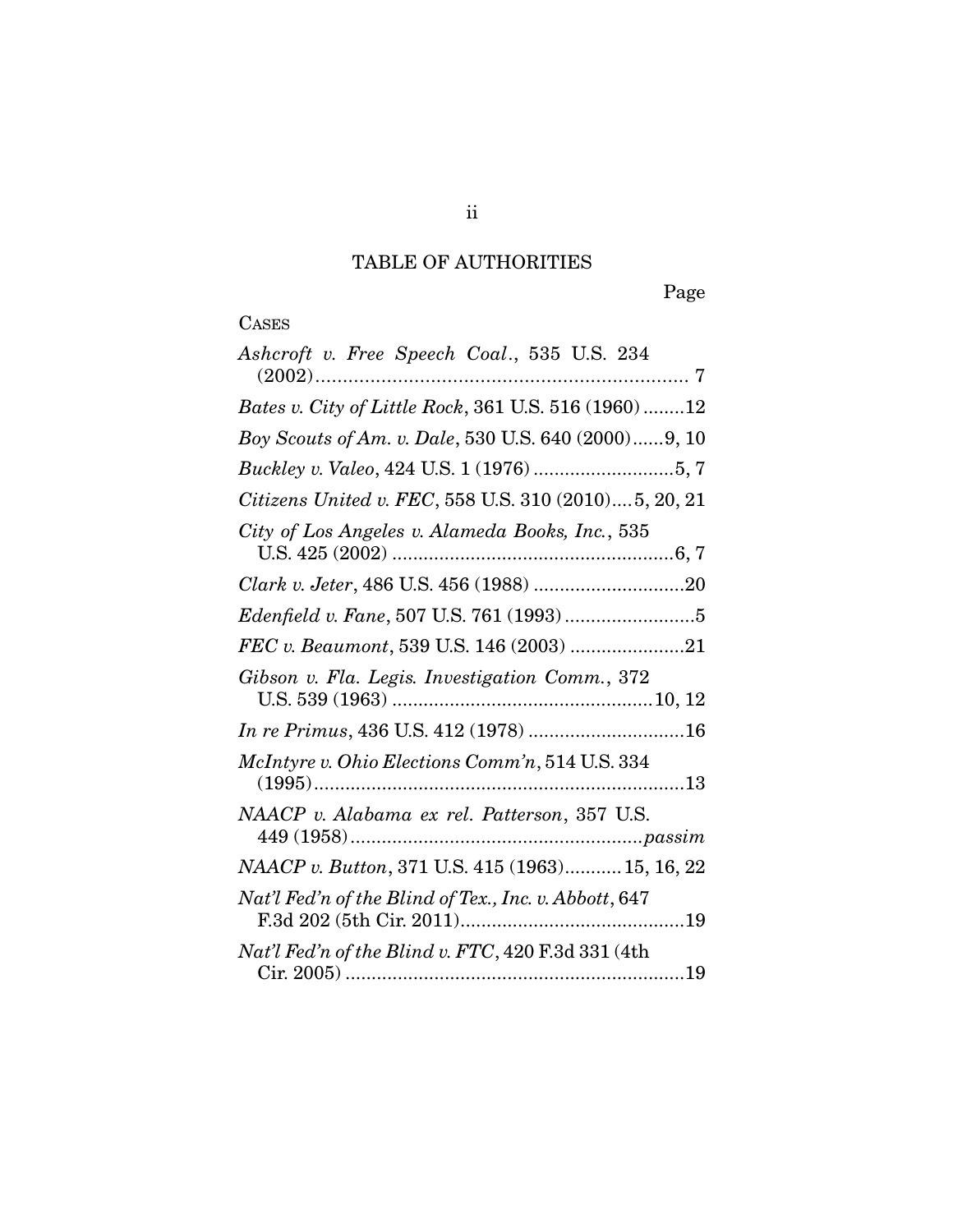| Nixon v. Shrink Mo. Gov't PAC, 528 U.S. 377             |
|---------------------------------------------------------|
| Planet Aid v. City of St. Johns, 782 F.3d 318 (6th      |
| The Real Truth About Abortion, Inc. v. FEC, 681         |
| Reed v. Town of Gilbert, 575 U.S. 155 (2015) 18         |
| Riley v. Nat'l Fed'n of the Blind of N.C., Inc., 487    |
| Roberts v. U.S. Jaycees, 468 U.S. 609 (1984)10          |
| Sec'y of State of Md. v. Joseph H. Munson Co.,          |
| Shelton v. Tucker, 364 U.S. 479 (1960)  11, 12, 15      |
| Sweezy v. New Hampshire ex rel. Wyman, 354              |
| United States v. Alvarez, 567 U.S. 709 (2012)6          |
| United States v. Playboy Entm't Grp., Inc., 529         |
| Village of Schaumburg v. Citizens for a Better          |
| Williams-Yulee v. Fla. Bar, 475 U.S. 433 (2015)  18, 20 |

## CONSTITUTIONAL PROVISIONS

|--|--|--|--|--|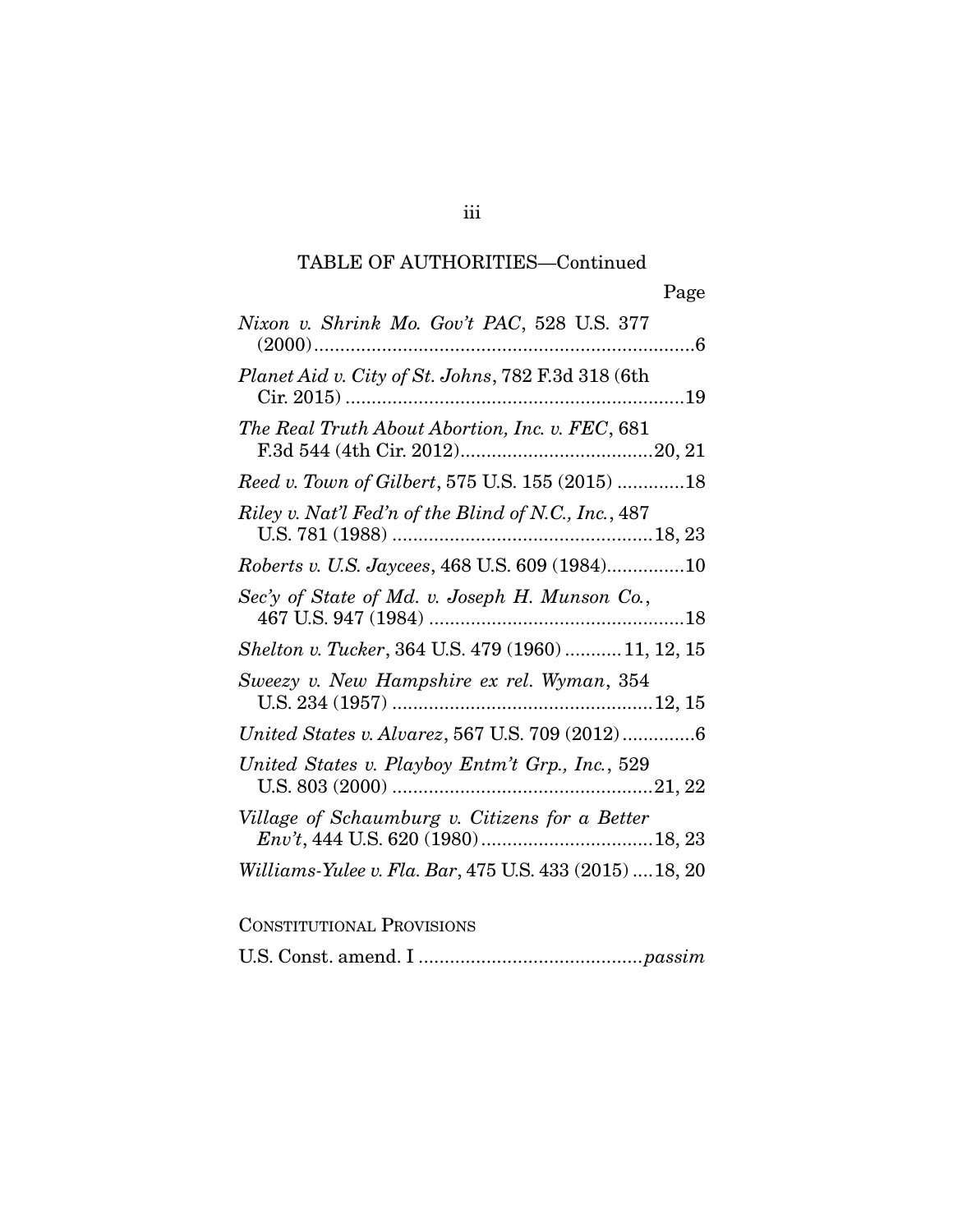| Page |
|------|
|------|

| <b>STATUTES</b>                                                                                                                                    |  |
|----------------------------------------------------------------------------------------------------------------------------------------------------|--|
|                                                                                                                                                    |  |
|                                                                                                                                                    |  |
| <b>OTHER PUBLICATIONS</b>                                                                                                                          |  |
| American Constitution Society, 2015-2016 Bien-<br>nial Report, https://www.acslaw.org/wp-content/<br>uploads/2011/06/ACS-Biennial-Report-2015-     |  |
| American Red Cross, 2020 Annual Report, https://<br>www.redcross.org/content/dam/redcross/about-<br>us/publications/2020-publications/fy20-annual- |  |
| Br. Amicus Curiae Charles M. Watkins Supp.<br>Appellant, Ctr. for Competitive Pol. v. Harris,                                                      |  |
| David M. Primo, <i>Information at the Margin</i> :<br>Campaign Finance Disclosure Laws, Ballot<br>Issues, and Voter Knowledge, 12 Elec. L.J. 114   |  |
| David M. Primo & Jeffrey Milyo, Campaign Fi-<br>nance Laws and Political Efficacy: Evidence                                                        |  |
| Denver Zoo, 2018 Annual Report, https://www.<br>flipsnack.com/DenverZooAnnualReport2018/<br>denverzoo_2018_annualreport_digital-fdtietk7e.         |  |

iv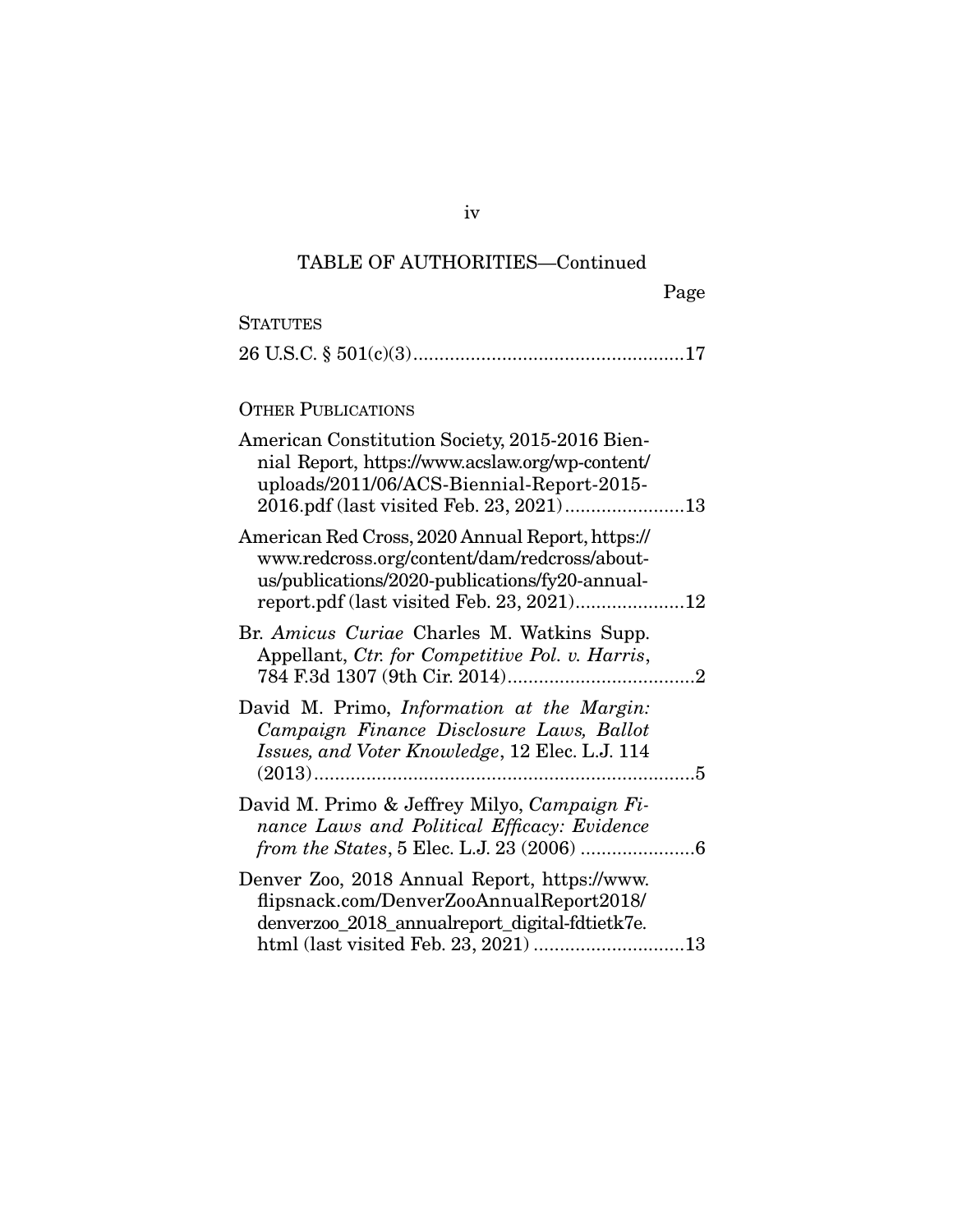| Dick M. Carpenter II, Mandatory Disclosure for<br>Ballot-Initiative Campaigns, 13 Indep. Rev.                                                                                                                                                                                        |
|--------------------------------------------------------------------------------------------------------------------------------------------------------------------------------------------------------------------------------------------------------------------------------------|
| Dick M. Carpenter II & Jeffrey Milyo, The Pub-<br>lic's Right to Know Versus Compelled Speech:<br>What Does Social Science Research Tell Us<br>About the Benefits and Costs of Campaign Fi-<br>nance Disclosure in Non-Candidate Elec-<br>tions?, 40 Fordham Urb. L.J. 603 (2012) 14 |
| Doctors Without Borders, U.S. Annual Report<br>2019, https://www.doctorswithoutborders.org/<br>sites/default/files/documents/MSF ANNUAL%<br>20REPORT_2019%20-%20website%20PDF.pdf                                                                                                    |
| The Federalist Society, 2017 Annual Report,<br>https://fedsoc-cms-public.s3.amazonaws.com/<br>update/pdf/MvqGg29Q81NilIcwowGDQLsgp<br>EPHGmkvUxyjlAys.pdf (last visited Feb. 23,                                                                                                     |
| Habitat for Humanity International, Annual<br>Report FY2020, https://www.habitat.org/sites/<br>default/files/documents/HFHI_AR_20_FINAL_<br>6NOV.pdf (last visited Feb. 23, 2021)12                                                                                                  |
|                                                                                                                                                                                                                                                                                      |
| National 4-H Council, 2018 Annual Report at<br>18-27, https://cdn.4-h.org/wp-content/uploads/<br>2021/01/National-4H-Council-FY18B-Annual-<br>Report.pdf?_ga=2.205500688.1854243355.<br>1614097155-2012331422.1614097155 (last vis-                                                  |

v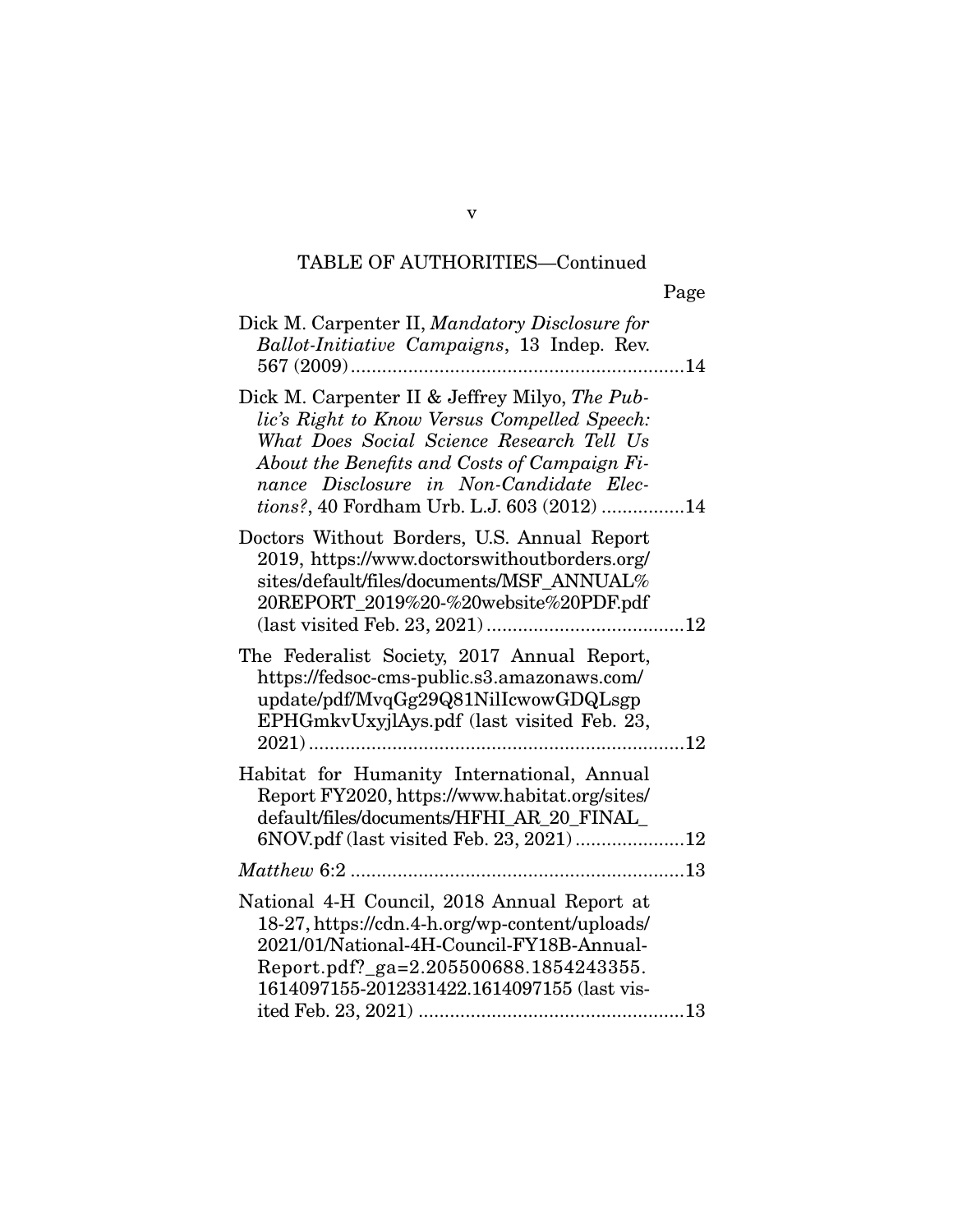| Ronald M. Levin, Fighting the Appearance of Cor-<br>ruption, 6 Wash. U. J.L. & Pol'y 171 (2001)6                                                 |
|--------------------------------------------------------------------------------------------------------------------------------------------------|
| Samuel D. Warren & Louis D. Brandeis, The<br><i>Right to Privacy</i> , 4 Harv. L. Rev. 193 (1890)10                                              |
| Smithsonian National Air and Space Museum,<br>2019 Annual Report, Donors, https://airandspace.<br>si.edu/2019-annual-report-donors (last visited |
| Special Olympics, 2019 Annual Report, Our Sup-<br>porters https://annualreport.specialolympics.<br>org/supporters (last visited Feb. 23, 2021)13 |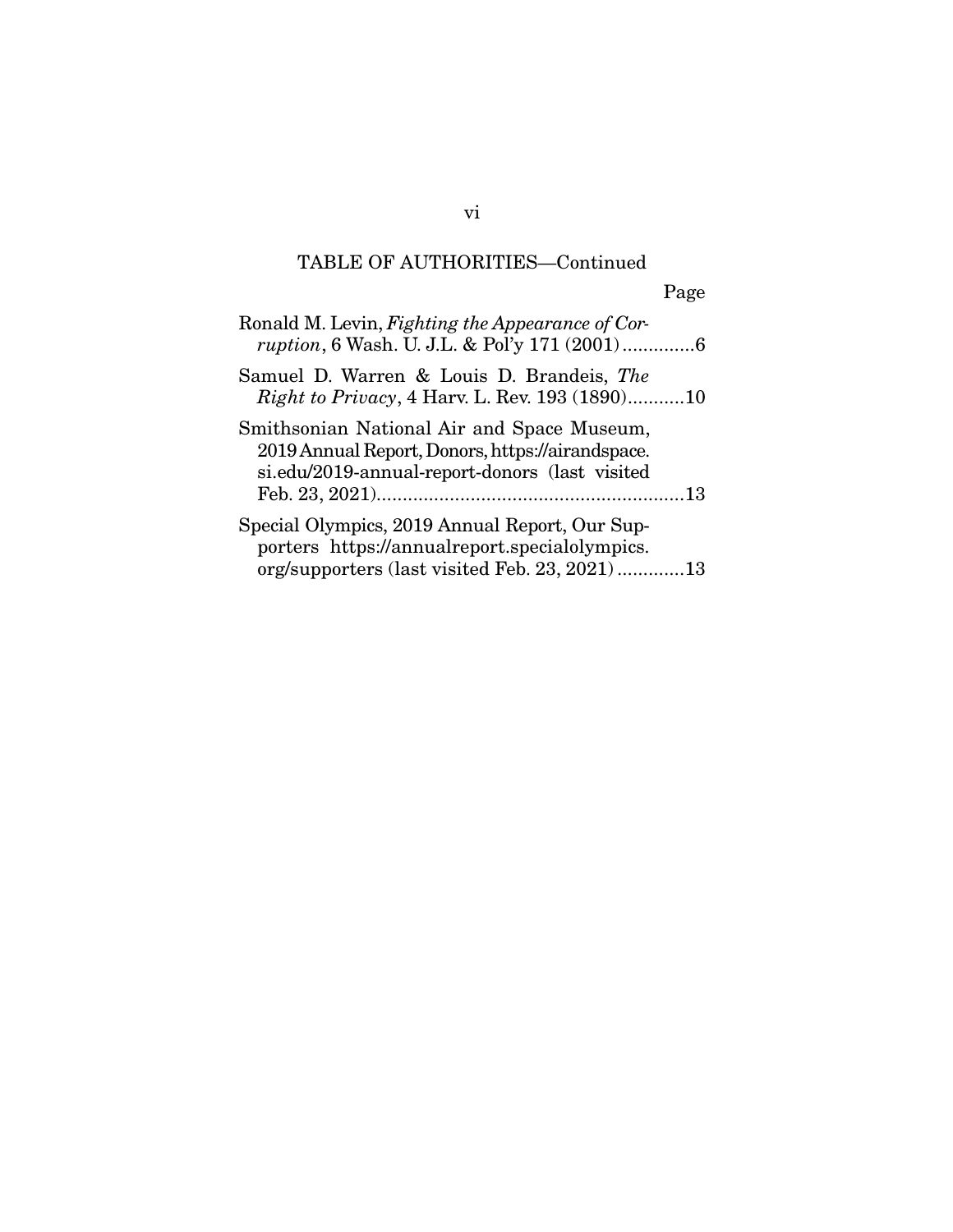#### **INTEREST OF** *AMICUS CURIAE*<sup>1</sup>

The Institute for Justice is a nonprofit, publicinterest law firm committed to defending the essential foundations of a free society by securing greater protection for individual liberty and by restoring constitutional limits on the power of government. As part of that mission, the Institute litigates free-speech cases nationwide to defend the free exchange of a wide array of ideas, including speech about political issues.

 The Institute exists thanks to the generosity of its donors, some of whom expect the Institute to protect their privacy from unnecessary disclosure. The Institute is filing this amicus brief in support of Petitioners because this case offers an important opportunity for the Court to address the government's aggressive intrusion into charitable solicitation and the courts' inappropriate and unjustified application of campaignfinance law to peaceful speech and association unrelated to an election.

#### **SUMMARY OF THE ARGUMENT**

--------------------------------- ♦ ---------------------------------

Respondent Attorney General of California has commanded that private organizations turn over lists of their supporters to the government as a condition of its engaging in charitable fundraising, an activity that

<sup>&</sup>lt;sup>1</sup> No party counsel authored any of this brief, and no party, party counsel, or person other than Amicus or its counsel paid for brief preparation and submission. The parties consented to the filing of this brief.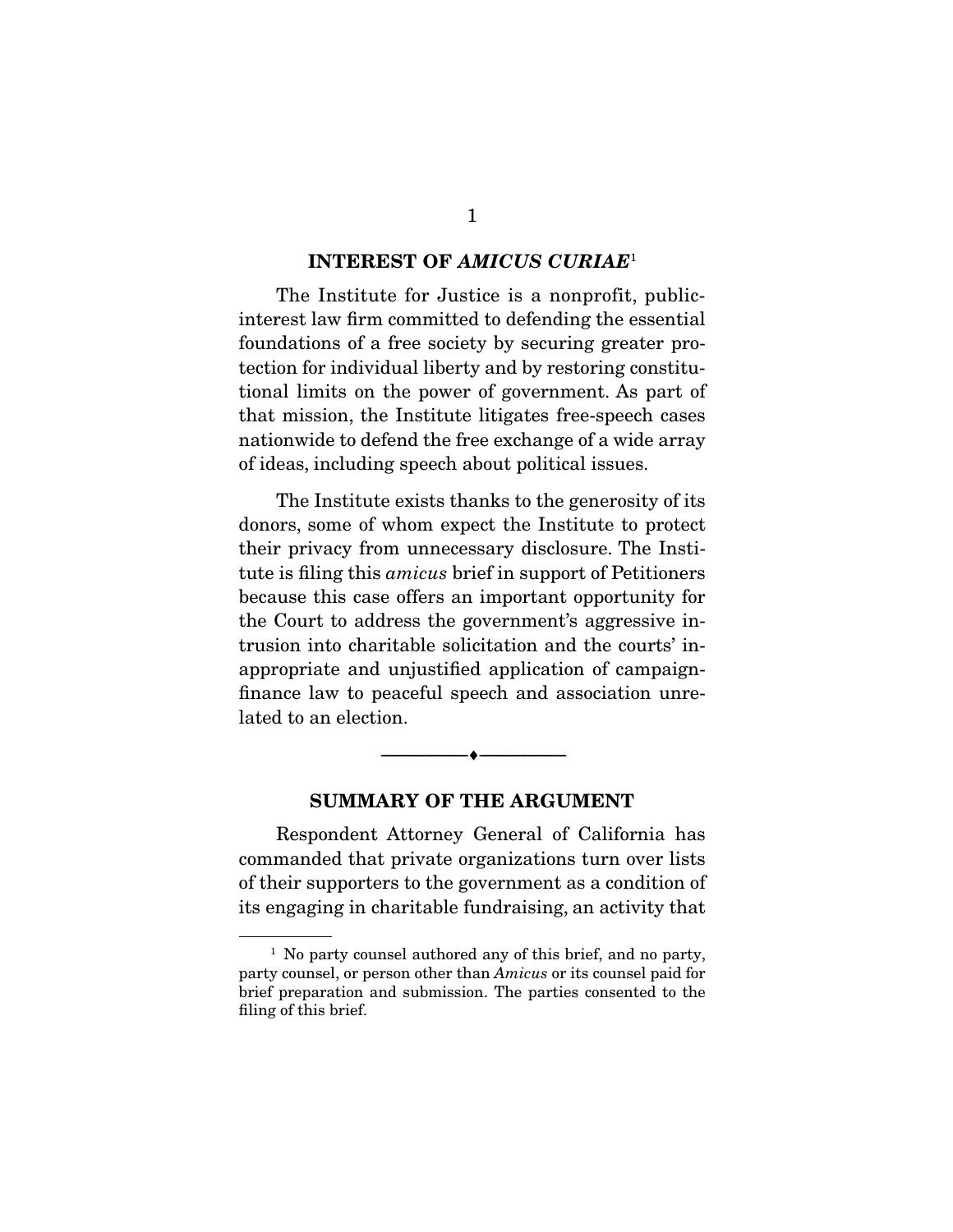this Court has repeatedly held is entitled to the highest level of First Amendment protection. There is no evidence or even suggestion that these organizations, Americans for Prosperity Foundation and the Thomas More Law Center, both 501(c)(3) groups, have engaged in any illegal activity. Nor is there any evidence that this compelled disclosure is necessary for the Attorney General to enforce California's legitimate regulation of charities; indeed, other than Florida and New York, no other state in the nation compels charities like AFP and the Center to turn this private information over to the government.<sup>2</sup> Instead, when other states want this information, they go through ordinary constitutional channels by seeking a subpoena.

 Despite the experience of the 47 states that successfully regulate charitable solicitation without demanding unfettered access to the private details of charities' associations with their donors, the Ninth Circuit upheld the Attorney General's sweeping intrusion into AFP's and the Center's private association with its donors. In doing so, the Ninth Circuit expanded the scope of this Court's campaign-finance-disclosure jurisprudence beyond its historical limits of speech related to political campaigns. As this case shows, that expansion sweeps in a vast amount of protected First Amendment activity that has nothing to do with political campaigns. This activity also poses none of the concerns that this Court has identified as justifying the

<sup>2</sup> See Br. Amicus Curiae Charles M. Watkins Supp. Appellant at 7 n.2, Ctr. for Competitive Pol. v. Harris, 784 F.3d 1307 (9th Cir. 2014).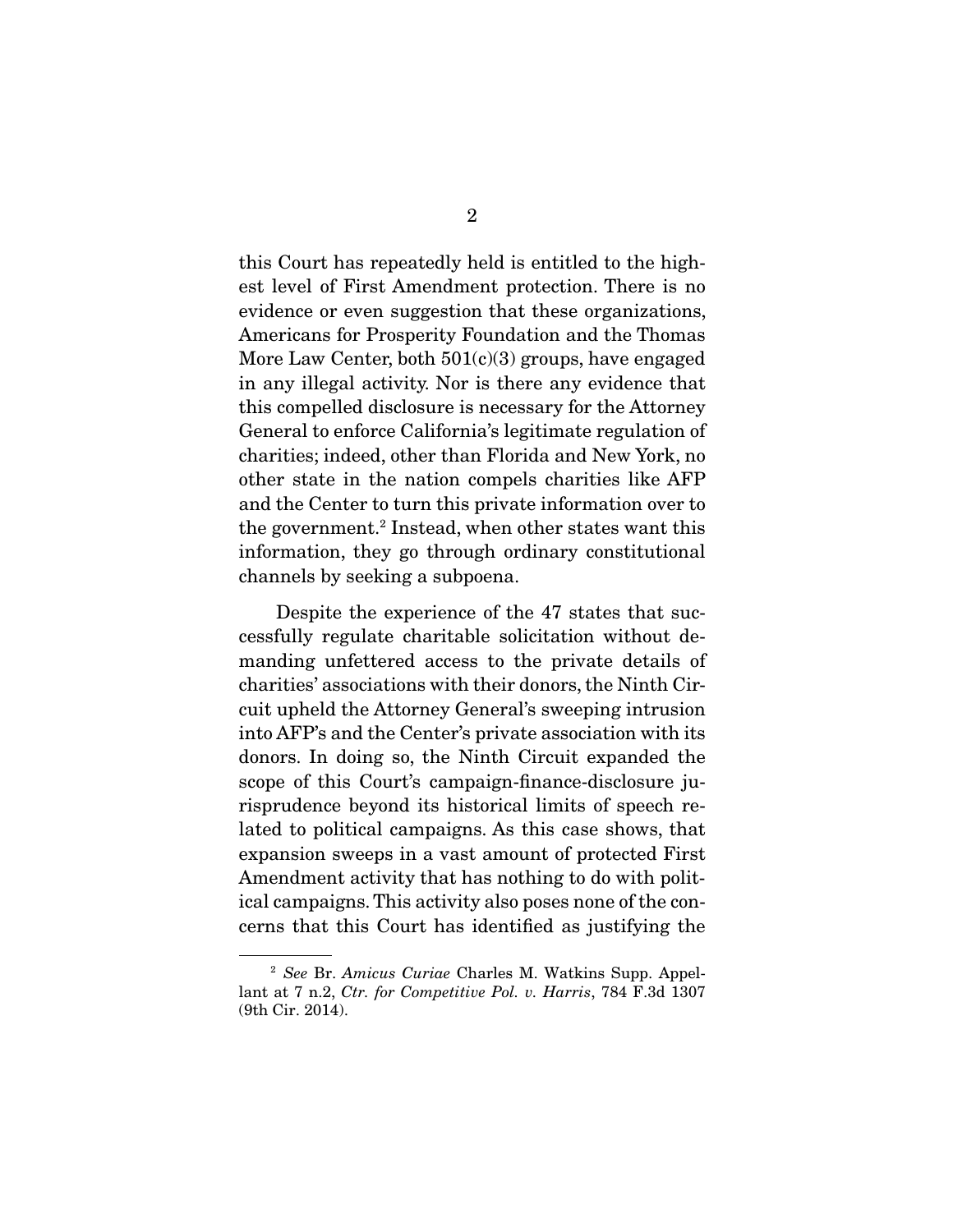diminished protection this Court has often afforded to campaign financing. Whether or not the disparate treatment of campaign finance can be justified on its own merits, this Court should not allow that jurisprudence to rob other categories of First Amendment activity of their rightful protection.

 Because the Ninth Circuit based its ruling on this Court's sui generis campaign-finance precedent, its ruling is also in serious conflict with this Court's other First Amendment precedent. Although this Court has repeatedly recognized that compelled disclosure of one's private associations is necessarily chilling, the Ninth Circuit held that this disclosure is chilling only if one can produce evidence that the disclosure will lead to harassment or reprisal. But the Ninth Circuit's evidentiary standard is so high that virtually no one will ever be able to satisfy it, even if, as here, a group's supporters have already received death threats.

 Finally, in conflict with decisions of this Court and other circuits holding that burdens on charitable solicitation are subject to strict scrutiny, the Ninth Circuit reviewed those burdens with only intermediate scrutiny. This was possible because this Court has often used the phrase "exacting scrutiny" to describe both strict and intermediate scrutiny. At best, this has created confusion in the lower courts; at worst, it has empowered lower courts to evade the dictates of strict scrutiny whenever it suits them to do so. This Court should now clarify that campaign-finance decisions about contribution limits and disclosure have not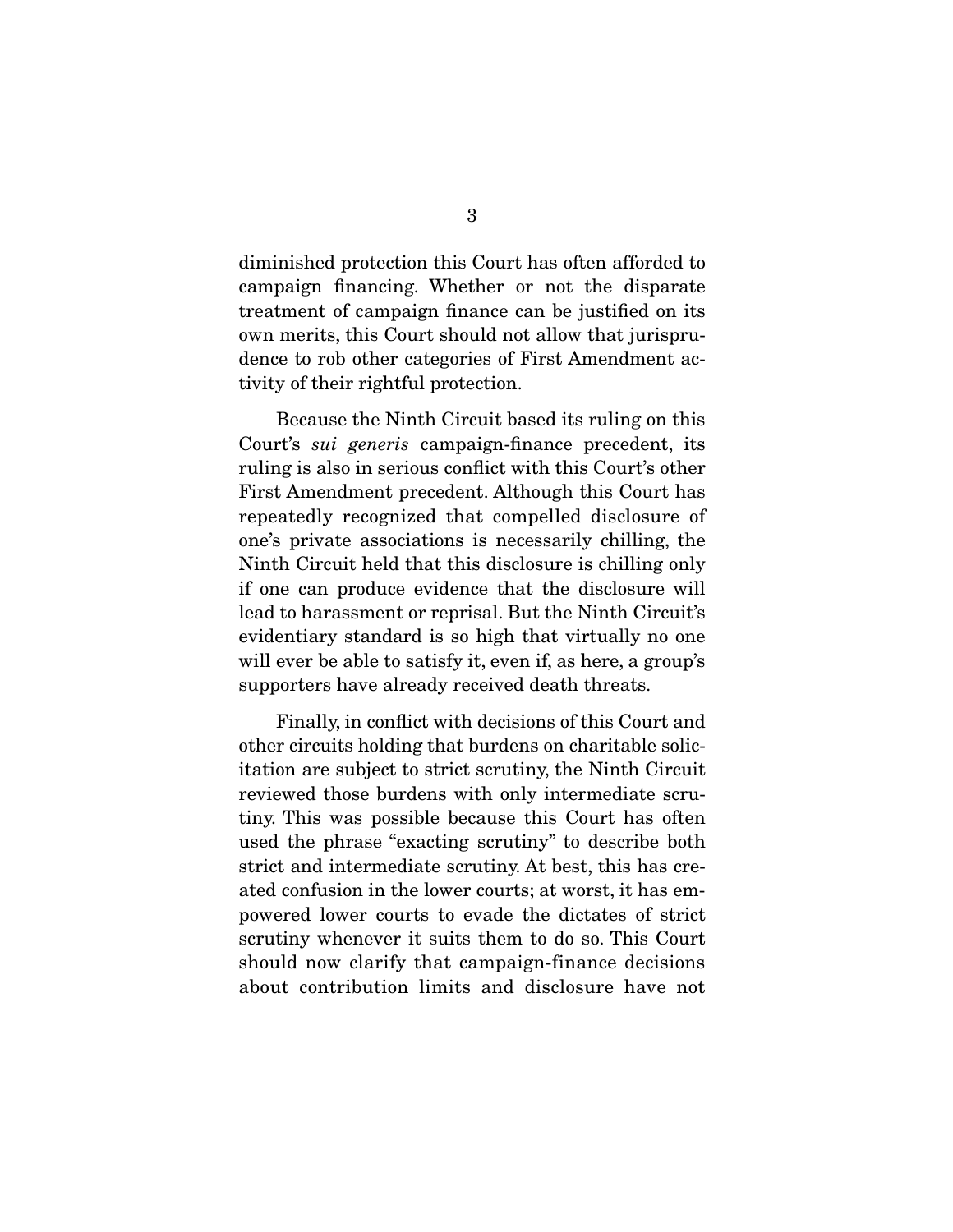reduced the protection afforded to charitable solicitations.

**ARGUMENT** 

--------------------------------- ♦ ---------------------------------

### **I. This Court Should Not Allow Its** *Sui Generis* **Campaign-Finance Jurisprudence to Undermine First Amendment Protection in Other Areas of the Law.**

This is a case about charitable solicitations. Yet the Ninth Circuit erroneously relied on campaignfinance-disclosure precedent to analyze California's requirement that a registered charity disclose its donors. This error is particularly disturbing because, for decades, this Court has treated aspects of campaign finance as outliers that government may regulate in ways this Court would never tolerate in other areas of protected expression. As this case shows, these aspects of the Court's campaign-finance jurisprudence are now leaking out to and endangering other First Amendment activity. This Court should now cabin the scope of its campaign-finance precedent and make clear that this precedent does not reduce constitutional protections outside the electoral setting.

 In general, this Court requires burdens on political speech to satisfy strict scrutiny, a standard that demands the government proffer actual evidence and prohibits laws that regulate with too broad a brush. But this Court has departed from that approach, and thus ordinary First Amendment principles, in two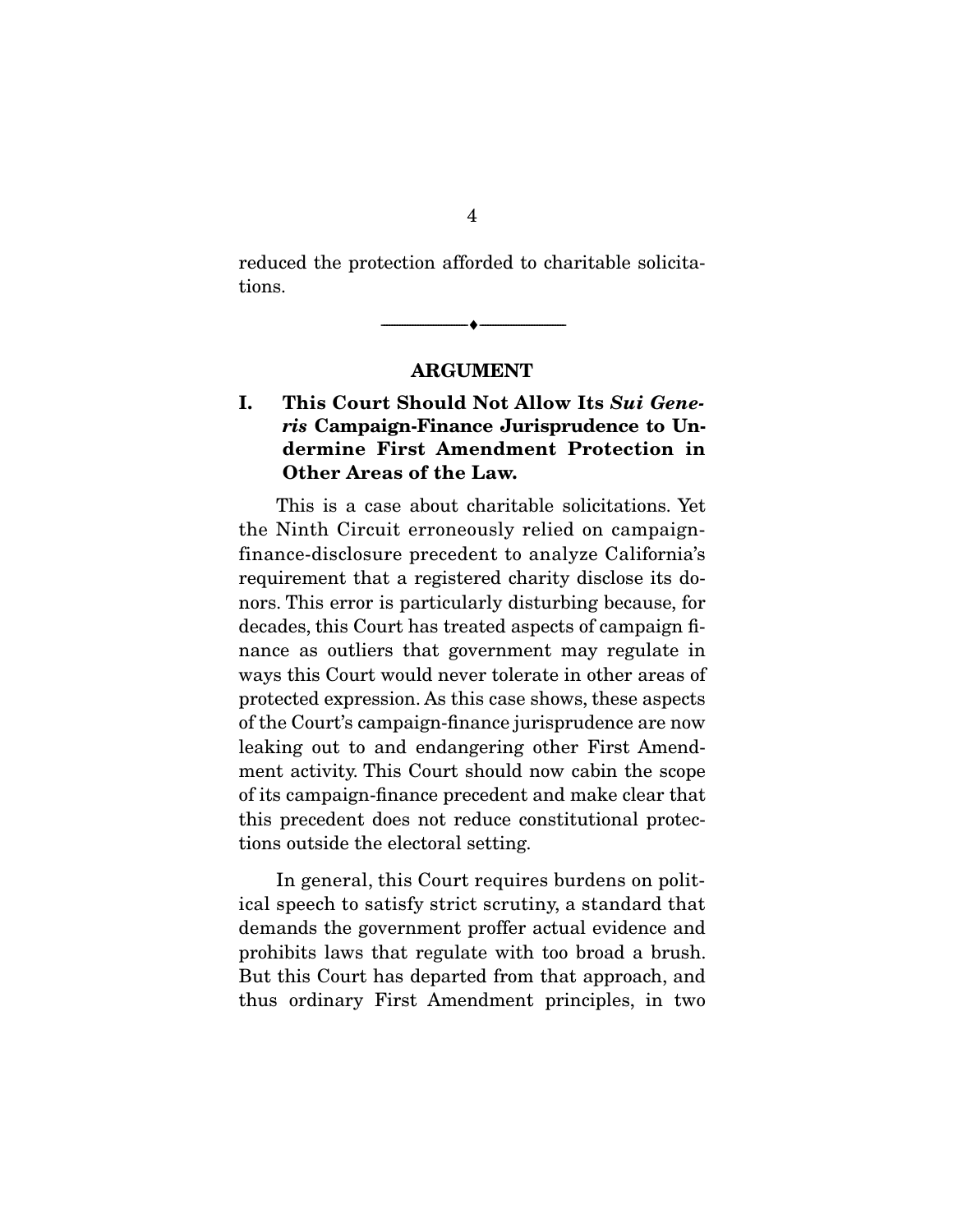areas of its campaign-finance jurisprudence: disclosure requirements, see Citizens United v. FEC, 558 U.S. 310, 366-69 (2010), and contribution limitations, see Buckley v. Valeo, 424 U.S. 1, 20-21 (1976) (per curiam).

 The most notable way in which this Court's treatment of campaign-finance disclosure and contribution limits varies from its approach in other cases is the treatment of evidence, or the lack thereof. For example, this Court has repeatedly held that government must proffer actual evidence to justify regulating speech, including even categories of speech traditionally entitled to limited First Amendment protection, such as commercial speech. See, e.g., Edenfield v. Fane, 507 U.S. 761, 770-71 (1993). In campaign-finance-disclosure cases, however, this Court has deviated from that rule. It has, for example, upheld a disclosure requirement without relying on specific evidence because it assumed that requiring disclosure of campaign finances provides useful information to voters. E.g., Citizens United, 558 U.S. at 366-71. But the presumed value of disclosure does not withstand close examination. Indeed, a growing body of scholarship finds that disclosure has no discernable benefits for voter decisionmaking. See, e.g., David M. Primo, Information at the Margin: Campaign Finance Disclosure Laws, Ballot Issues, and Voter Knowledge, 12 Elec. L.J. 114, 127 (2013) (finding that disclosure information in ballotissue campaigns had an "imperceptible" effect on the ability of voters to identify the positions of interest groups).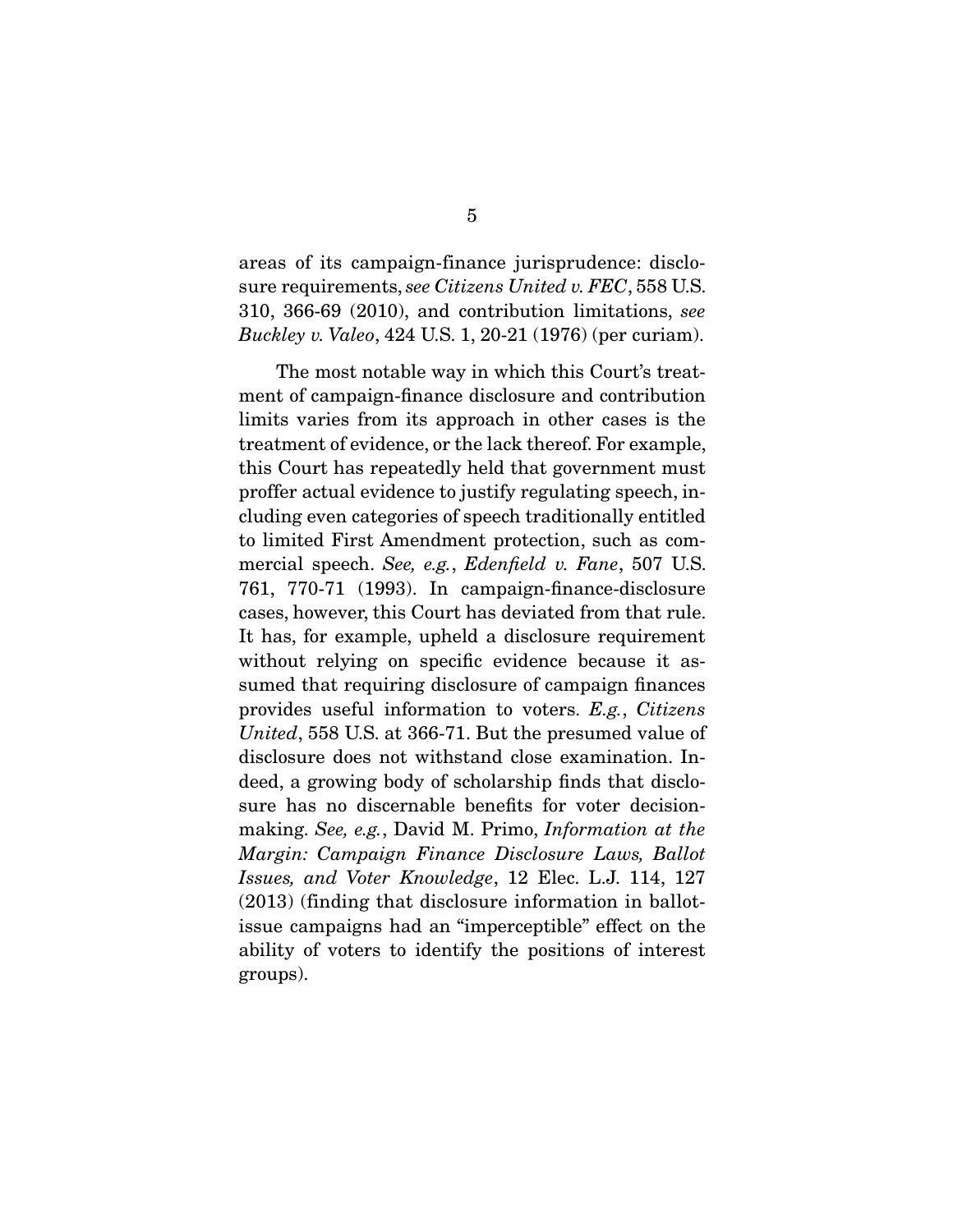Similarly, this Court has upheld contribution limits as a valid way to combat the appearance of corruption, again with no evidence that contribution limits are effective in achieving that goal. This Court's conclusion is by no means obvious; indeed, one recent study found virtually no relationship between trust in government and campaign-finance laws. David M. Primo & Jeffrey Milyo, Campaign Finance Laws and Political Efficacy: Evidence from the States, 5 Elec. L.J. 23 (2006). Yet in Nixon v. Shrink Missouri Government PAC, this Court upheld a state-level contribution limit based largely on newspaper clippings that merely asserted that special interests were having an outsized role in Missouri politics. 528 U.S. 377, 393-95 (2000). When the plaintiffs in that case offered actual studies on corruption to show the likely inefficacy of Missouri's contribution limits, this Court ignored those studies, stating simply that "there [was] little reason to doubt that sometimes large contributions will work actual corruption of our political system." Id. at 395. This led one scholar to note that actual evidence appears to be irrelevant in challenges to contribution limits. Ronald M. Levin, Fighting the Appearance of Corruption, 6 Wash. U. J.L. & Pol'y 171, 176-78 (2001).

This Court would not countenance that type of fact-free speculation in any other area of First Amendment law. Even in cases involving deeply unpopular speech, this Court requires the government to produce evidence to meet its burden. See, e.g., United States v. Alvarez, 567 U.S. 709, 726 (2012) (rejecting ban on lying about military service because the government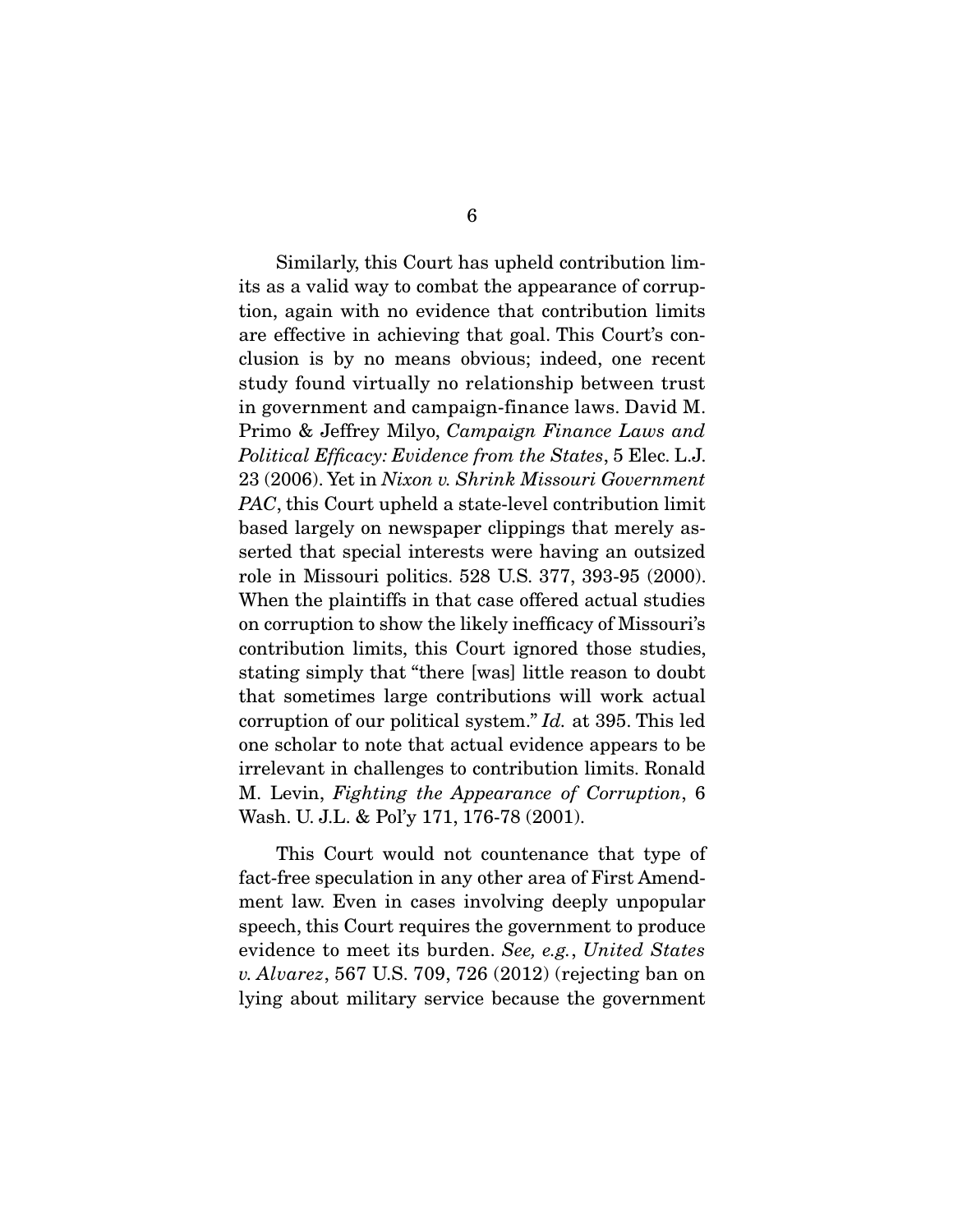"point [ed] to no evidence to support its claim");  $cf. City$ of Los Angeles v. Alameda Books, Inc., 535 U.S. 425, 435-39, 442 (2002) (plurality opinion) (upholding law restricting locations of sexually oriented businesses because the government produced evidence supporting its theory); id. at 451-52 (Kennedy, J., concurring in judgment) (discussing the city's "fact-bound empirical assessments"). Yet in cases about campaign-finance disclosure or contribution limits, this evidentiary requirement is absent.

 Another way in which this Court's treatment of campaign-finance disclosure and campaign contributions differs from ordinary First Amendment cases is a relaxed view of how closely tailored a law must be to satisfy judicial scrutiny. For example, this Court has generally held that the government may not suppress lawful expression simply because it is hard to distinguish from unlawful expression. See Ashcroft v. Free Speech Coal., 535 U.S. 234, 255 (2002) (striking down ban on virtual child pornography and stating, "[t]he Government may not suppress lawful speech as the means to suppress unlawful speech. Protected speech does not become unprotected merely because it resembles the latter."). Yet in the context of campaigncontribution limits, this Court has allowed stringent limitations even while conceding "that most large contributors do not seek improper influence over a candidate's position or an officeholder's action." Buckley, 424 U.S. at 29-30.

 Given how easy it is for government to satisfy the "exacting" scrutiny that this Court applies in cases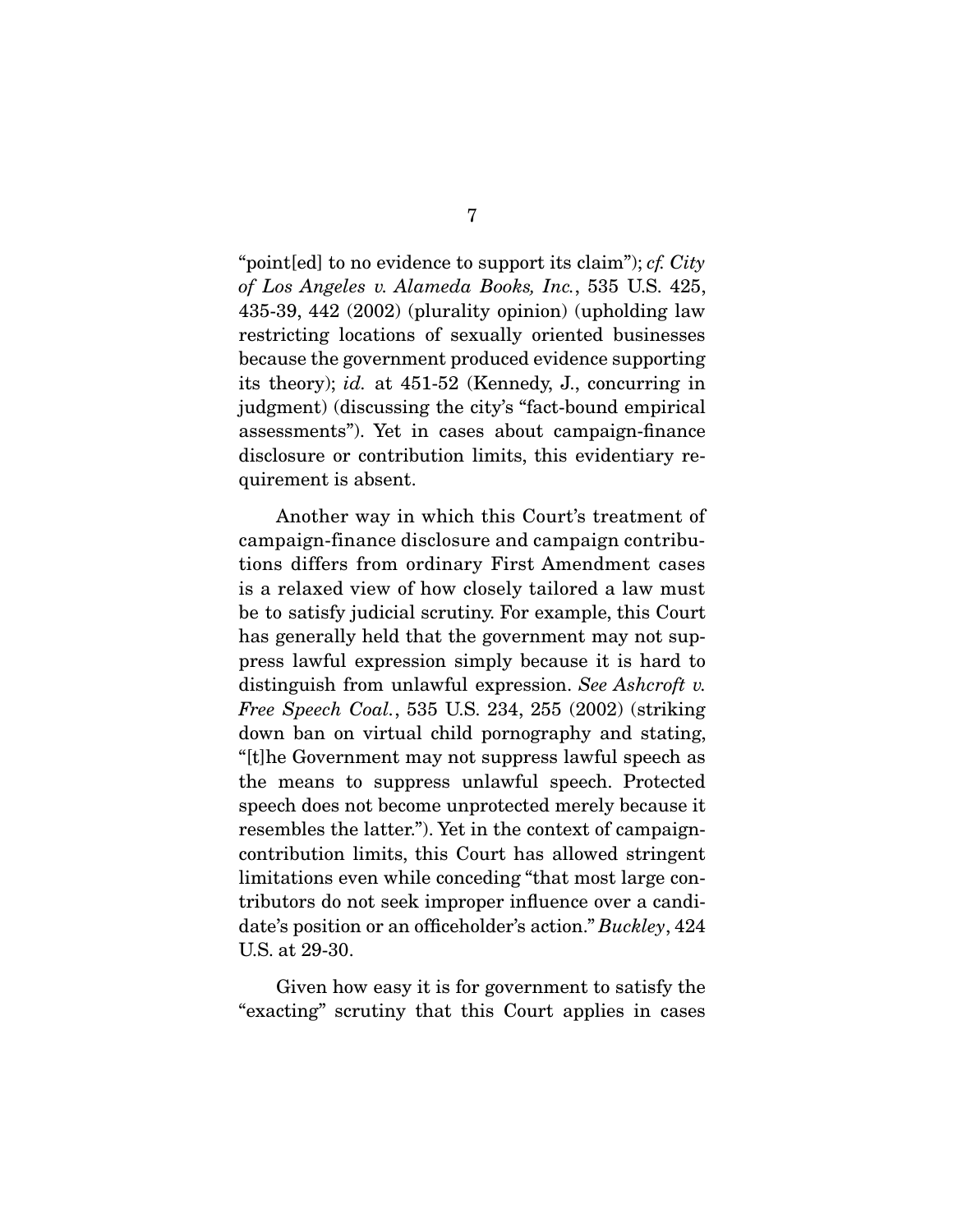involving campaign-finance disclosure and contribution limits—and how sharply it departs from the much higher demands that this Court applies to virtually all other burdens on speech and association—it is no surprise that the government has sought to import this precedent into other areas of First Amendment doctrine. The Ninth Circuit's decision below shows how dangerous this expansion is. If allowed to stand, the Ninth Circuit's decision will signal that campaignfinance precedent is no longer cabined to its unique circumstances and will lead to the further chilling of speech.

 Without further guidance from this Court, there is nothing to prevent this Court's unique jurisprudence on campaign-finance disclosure and contribution limits from expanding and swallowing the general rule that government may not regulate peaceful political speech and association unless it can satisfy the demanding requirements of strict scrutiny. Over the long term, this Court should bring its campaign-finance doctrine in line with the rest of its First Amendment jurisprudence. But in the short term, this Court should clarify that nothing in its campaign-finance-disclosure cases was meant to supplant or overrule this Court's earlier decisions on compelled disclosure in other contexts.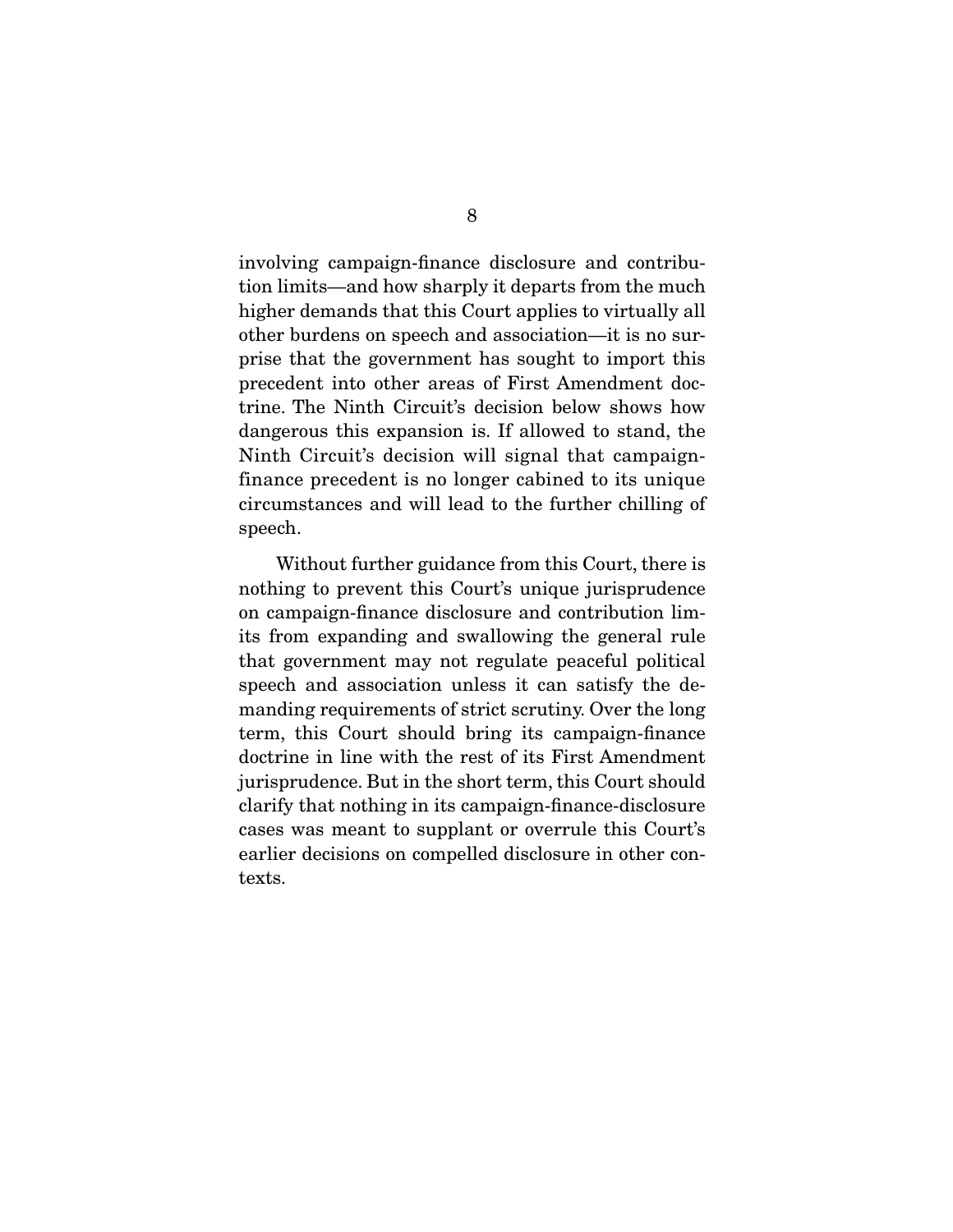### **II. The Ninth Circuit's Ruling Conf licts with This Court's Repeated Recognition That Compelled Disclosure Is Necessarily Chilling.**

For generations, this Court has vigorously protected the right of private association. A central theme of this precedent is the understanding that when government compels private citizens to disclose their private associations, those citizens will be chilled from associating. And the existence of this chilling effect, which this Court has taken as intuitively obvious, is supported by scholarly research.

 The Ninth Circuit, however, ignored all of that, and instead held not only that AFP and the Center must prove that their speech had been chilled, but that they must do so with evidence of previous harassment to obtain relief. Part A describes how this Court's compelled-disclosure precedent has long recognized the per se harm of allowing government to intrude into private association. Part B describes how the Ninth Circuit's decision unjustifiably conflicts with this line of precedent. This Court should now resolve this conflict and clarify that compelled disclosure of private association is a per se harm.

#### **A. This Court Has Long Protected Private Association from Compelled Disclosure.**

This Court has long recognized the constitutional importance of the right of expressive association. "This right is crucial in preventing the majority from imposing its views on groups that would rather express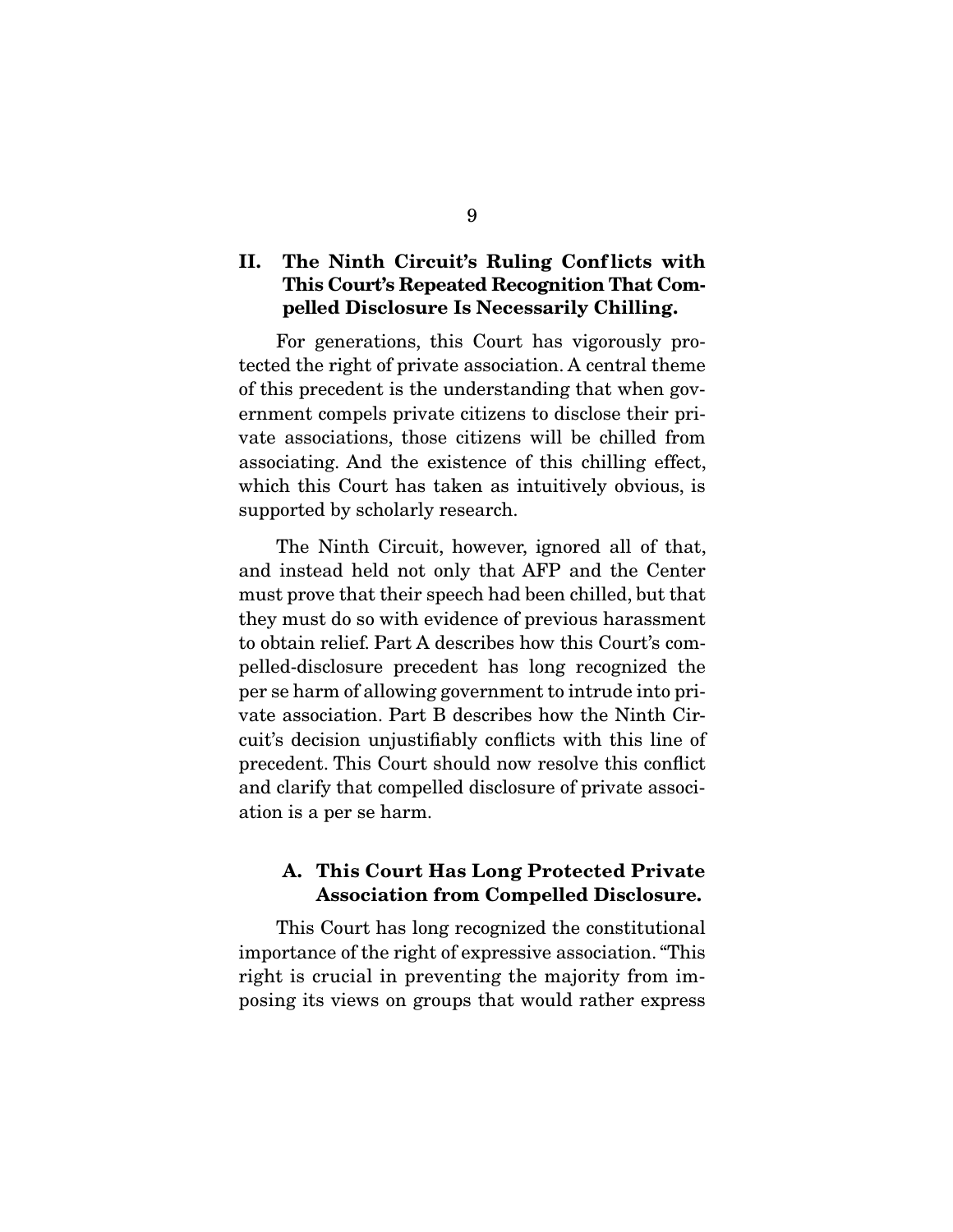other, perhaps unpopular, ideas." Boy Scouts of Am. v. Dale, 530 U.S. 640, 647-48 (2000). It stems from the text of the First Amendment and protects individuals who join together in advocacy of a wide array of goals. Roberts v. U.S. Jaycees, 468 U.S. 609, 622 (1984); see also Gibson v. Fla. Legis. Investigation Comm., 372 U.S. 539, 576 (1963) (Douglas, J., concurring) ("By the First Amendment we have staked our security on freedom to promote a multiplicity of ideas, to associate at will with kindred spirits, and to defy governmental intrusion into these precincts.").

 For just as long, this Court has recognized that this right is fragile and relies largely on a concomitant right to privacy in one's expressive associations. "Inviolability of privacy in group association may in many circumstances be indispensable to preservation of freedom of association. . . . " NAACP v. Alabama ex rel. Patterson, 357 U.S. 449, 462 (1958). This is because the consequences of exposing one's beliefs—whether unpopular or otherwise—may dissuade people from forming expressive associations. Id. at 462-63. Thus, privacy, "the right to be let alone," protects people from being chilled in the exercise of their First Amendment rights. Samuel D. Warren & Louis D. Brandeis, The Right to Privacy, 4 Harv. L. Rev. 193, 193 (1890).

 Because of the constitutional value of private association, this Court has long protected individuals and private organizations from compelled disclosure of their associations. This Court explained the inherent chilling effect of compelled disclosure in its seminal decision of NAACP v. Alabama ex rel. Patterson. That case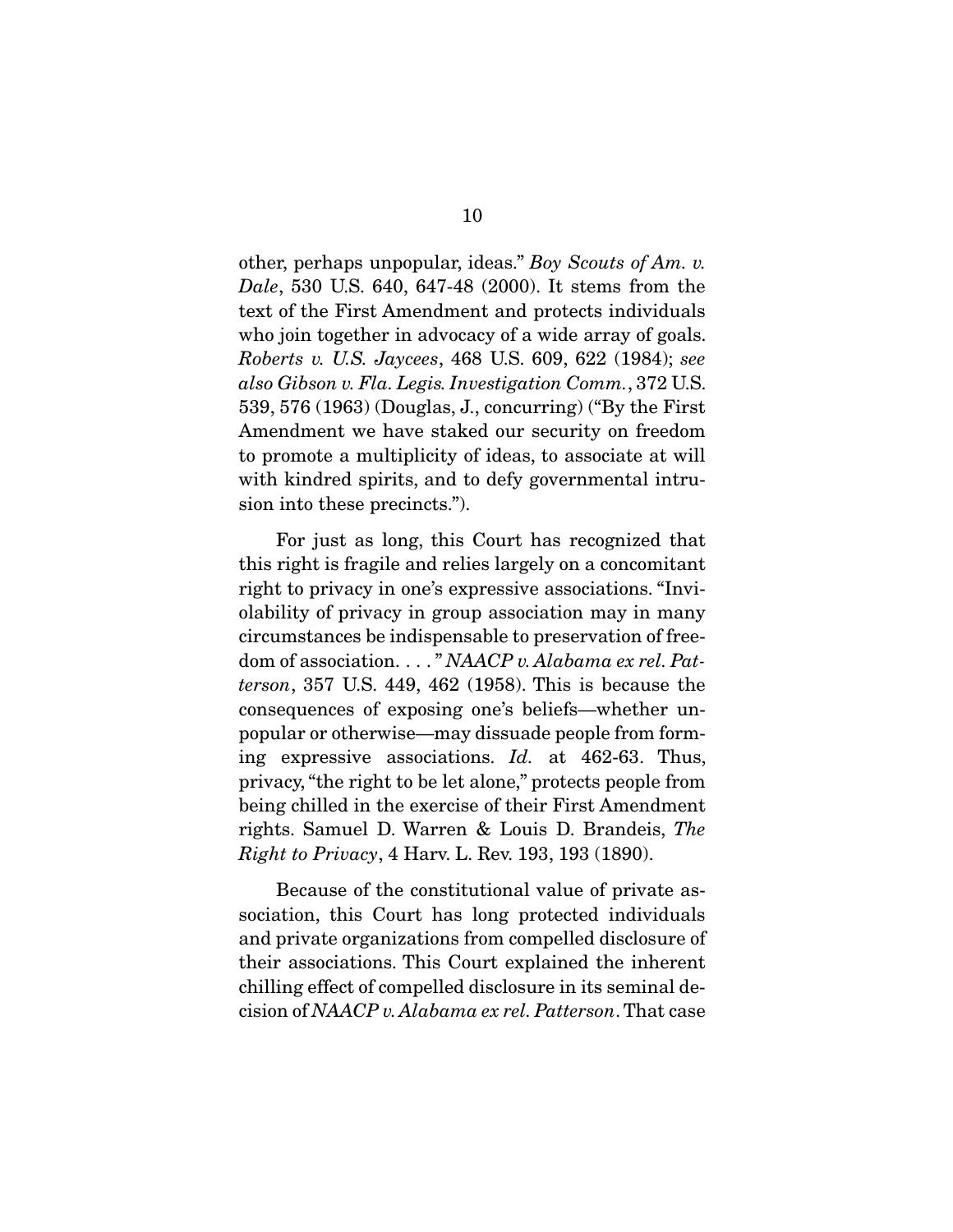arose in the midst of the Civil Rights Movement, when Alabama's attorney general sought to enjoin the NAACP from conducting activities in the state for violating the state's business regulations. 357 U.S. at 451-52. As part of those proceedings, the government demanded a wide array of NAACP documents, including its membership list. Id. at 453.

 This Court rejected Alabama's attempt to compel disclosure of members, finding that this disclosure would chill constitutionally protected association. Id. at 460-66. The Court considered it "apparent" that compelled disclosure of the NAACP's membership list would adversely affect the NAACP's constitutional activity because it would discourage people from participating with the NAACP. Id. at 462-63.

 Since Patterson, this Court has continued to recognize that compelled disclosure chills constitutionally protected activity, even when those disclosures are made only to the government and not to the public at large. In Shelton v. Tucker, for example, this Court considered the constitutionality of an Arkansas law that required teachers at state-supported schools to identify the organizations to which they belonged or donated. 364 U.S. 479 (1960). This Court struck the law down, holding that "[e]ven if there were no disclosure to the general public, the pressure upon a teacher to avoid any ties which might displease those who control his professional destiny would be constant and heavy." Id. at 486.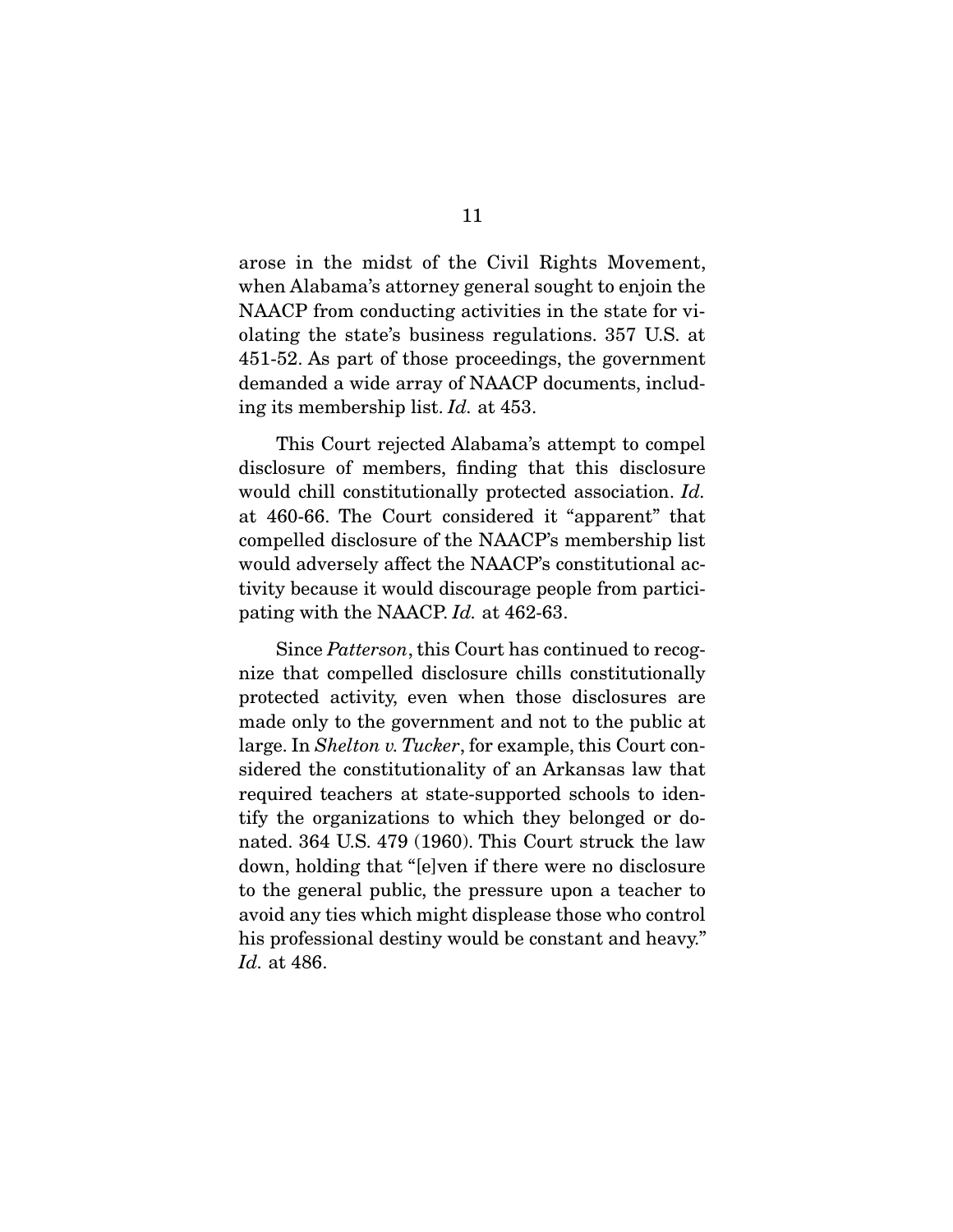Patterson and Shelton are just two examples from the line of cases stretching back more than a half century that consistently protect the right of individuals and groups to resist government intrusion into their associations. See also Gibson, 372 U.S. 539 (holding unconstitutional a legislative-committee investigation demanding membership and donor lists); Bates v. City of Little Rock, 361 U.S. 516 (1960) (striking down an ordinance requiring the disclosure of membership and donors); Sweezy v. New Hampshire ex rel. Wyman, 354 U.S. 234 (1957) (plurality opinion) (invalidating a state subpoena requiring a private individual to testify as to his organizational membership).

 As these cases show, the notion that compelled disclosure is necessarily chilling is firmly established. It is thus no surprise that charities across the ideological spectrum routinely maintain the privacy of their donors. A cursory search reveals that the American Red Cross,<sup>3</sup> Habitat for Humanity,<sup>4</sup> Doctors Without Borders,5 The Federalist Society,6 American Constitution

<sup>3</sup> American Red Cross, 2020 Annual Report at 26-29, https:// www.redcross.org/content/dam/redcross/about-us/publications/2020 publications/fy20-annual-report.pdf (last visited Feb. 23, 2021).

<sup>4</sup> Habitat for Humanity International, Annual Report FY2020 at 44-47, https://www.habitat.org/sites/default/files/documents/HFHI\_ AR\_20\_FINAL\_6NOV.pdf (last visited Feb. 23, 2021).

<sup>5</sup> Doctors Without Borders, U.S. Annual Report 2019 at 7-49, https://www.doctorswithoutborders.org/sites/default/files/documents/ MSF\_ANNUAL%20REPORT\_2019%20-%20website%20PDF.pdf (last visited Feb. 23, 2021).

<sup>6</sup> The Federalist Society, 2017 Annual Report at 48-53, https:// fedsoc-cms-public.s3.amazonaws.com/update/pdf/MvqGg29Q81NilI cwowGDQLsgpEPHGmkvUxyjlAys.pdf (last visited Feb. 23, 2021).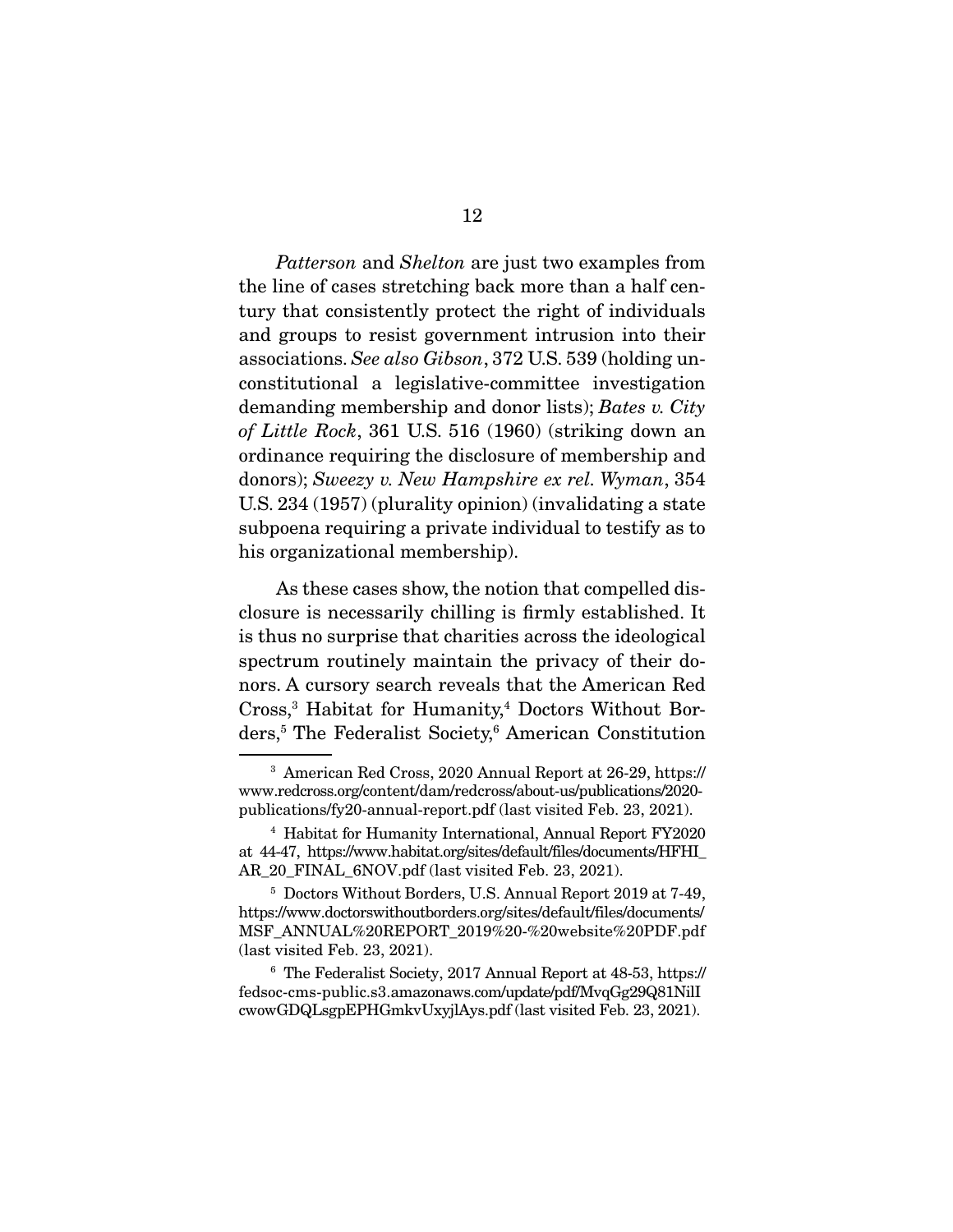Society,<sup>7</sup> Denver Zoo,<sup>8</sup> Smithsonian National Air & Space Museum,9 Special Olympics,10 and National 4-H Council<sup>11</sup> all maintain the privacy of at least some of their donors. It is also likely that most of these donors have no particular concern that they will be subject to reprisal for their charitable contributions to humanitarian organizations or community zoos. Instead, most are likely motivated by some other desire, such as wanting to avoid being contacted by similar organizations seeking donations, preferring family to not prematurely discover how a will devises assets, maintaining a religious or philosophical objection to public charity, $12$ or "merely by a desire to preserve as much of one's privacy as possible," McIntyre v. Ohio Elections Comm'n, 514 U.S. 334, 341-42 (1995).

<sup>7</sup> American Constitution Society, 2015-2016 Biennial Report at 14-15, https://www.acslaw.org/wp-content/uploads/2011/06/ACS-Biennial-Report-2015-2016.pdf (last visited Feb. 23, 2021).

<sup>8</sup> Denver Zoo, 2018 Annual Report at 21-24, https://www.flip snack.com/DenverZooAnnualReport2018/denverzoo\_2018\_annual report\_digital-fdtietk7e.html (last visited Feb. 23, 2021).

<sup>9</sup> Smithsonian National Air and Space Museum, 2019 Annual Report, Donors, https://airandspace.si.edu/2019-annual-reportdonors (last visited Feb. 23, 2021).

<sup>10</sup> Special Olympics, 2019 Annual Report, Our Supporters https://annualreport.specialolympics.org/supporters (last visited Feb. 23, 2021).

<sup>11</sup> National 4-H Council, 2018 Annual Report at 18-27, https:// cdn.4-h.org/wp-content/uploads/2021/01/National-4H-Council-FY 18B-Annual-Report.pdf ?\_ga=2.205500688.1854243355.16140971 55-2012331422.1614097155 (last visited Feb. 23, 2021).

 $12$  See, e.g., Matthew 6:2 ("[W]hen you give to the needy, do not announce it with trumpets. . . .").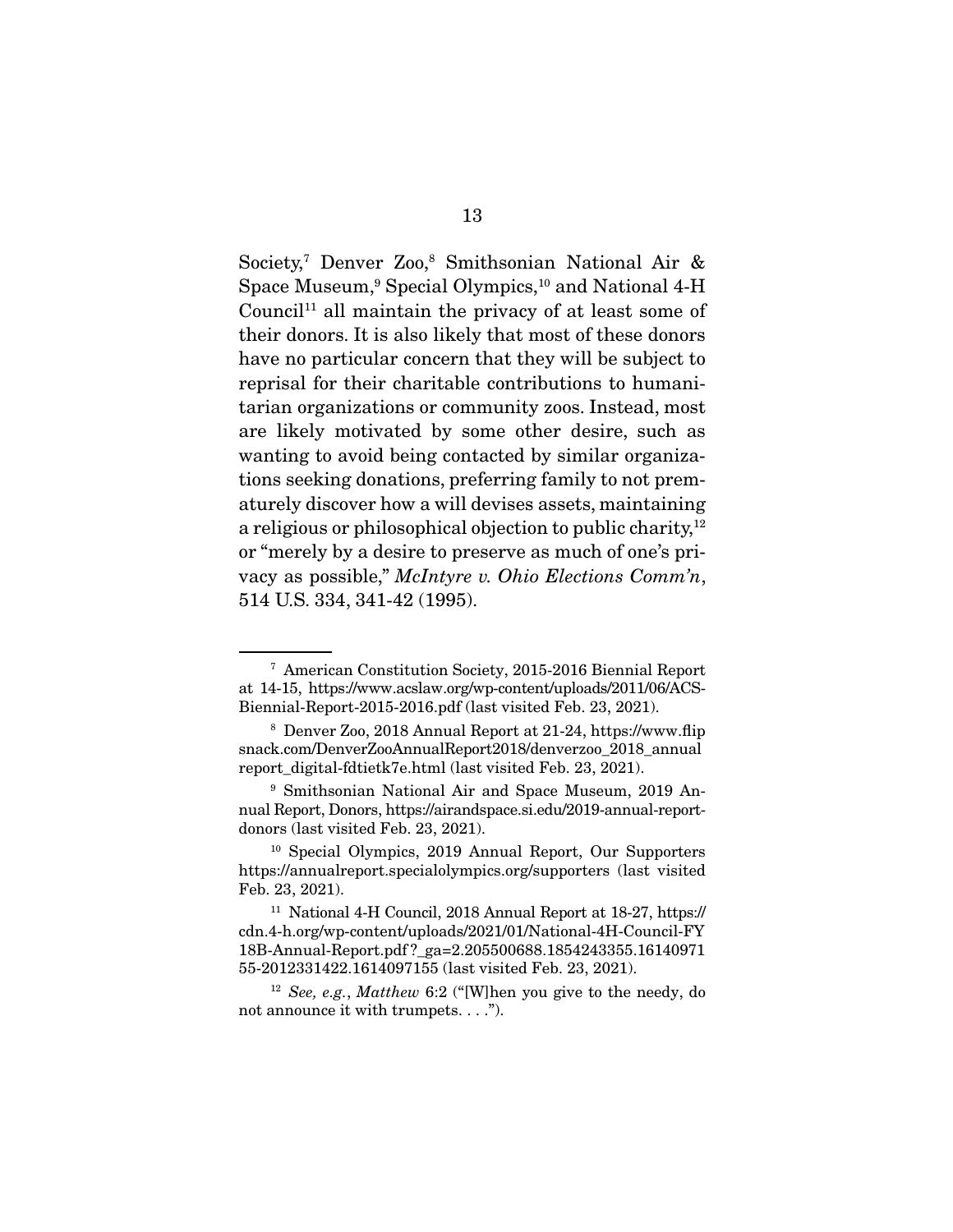Empirical evidence supports the common-sense intuition that mandatory disclosure chills association. One recent study found that people are less likely to make contributions in other contexts if they know their personal information will be disclosed. Dick M. Carpenter II, Mandatory Disclosure for Ballot-Initiative Campaigns, 13 Indep. Rev. 567, 575 (2009). When asked why, the reason most often given was a desire to keep their contribution private. Id. at 575-76. ("Responses such as 'Because I do not think it is anybody's business what I donate and who I give it to' and 'I would not want my name associated with any effort. I would like to remain anonymous' typified this group of responses."). In other words, compelled disclosure would chill the participants' association with political groups. Id.; see also Dick M. Carpenter II & Jeffrey Milyo, The Public's Right to Know Versus Compelled Speech: What Does Social Science Research Tell Us About the Benefits and Costs of Campaign Finance Disclosure in Non-Candidate Elections?, 40 Fordham Urb. L.J. 603, 623-31 (2012) (discussing the costs of compelled disclosure in non-candidate campaign efforts).

#### **B. The Ninth Circuit's Decision Below Conflicts with This Precedent.**

In conflict with this precedent and scholarly research, the Ninth Circuit below determined that the compelled disclosure of AFP's supporters was not chilling. The court wrote off this Court's compelleddisclosure decisions as predicated only upon the harm the NAACP faced during the Civil Rights Movement.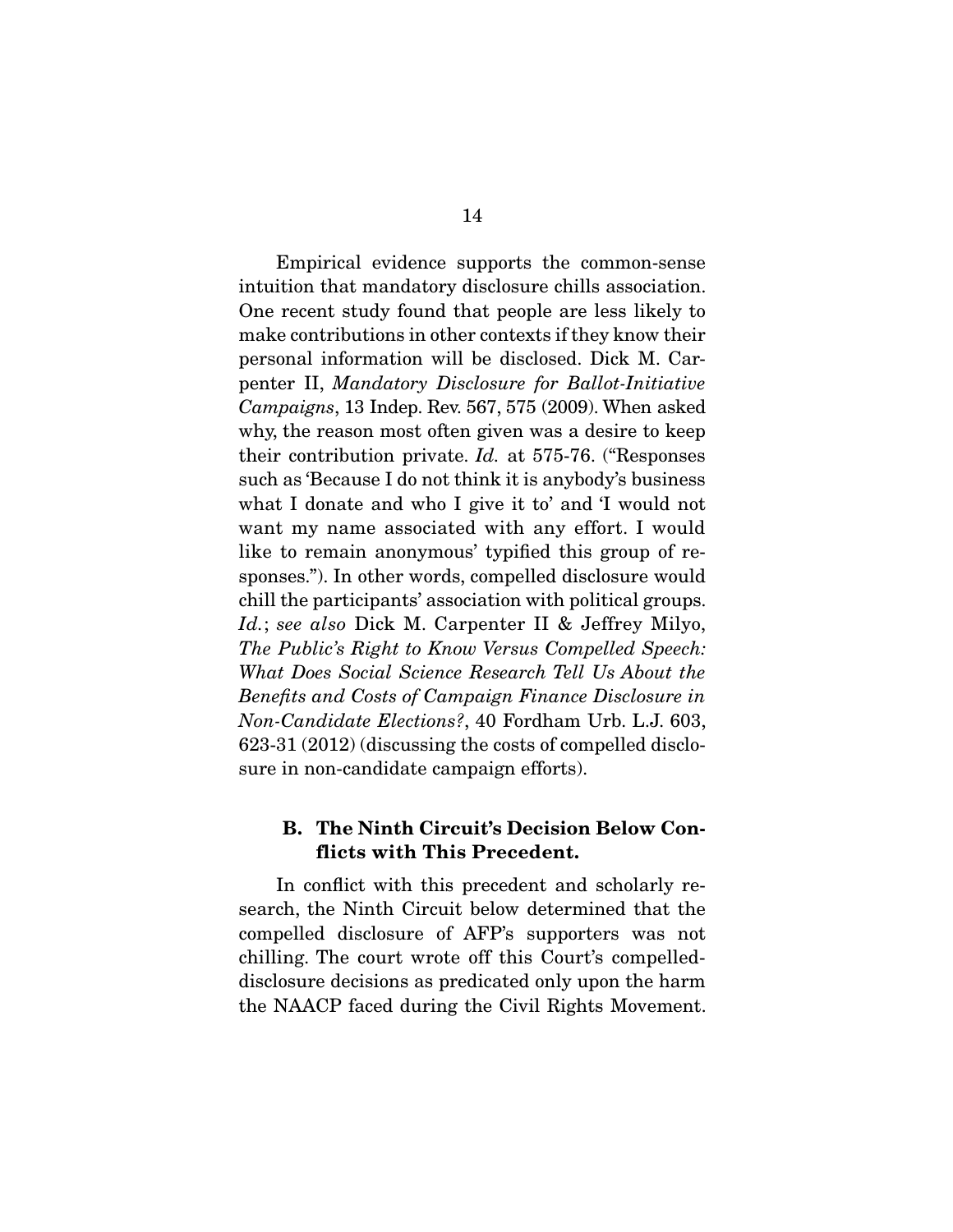See AFP's Pet. Writ Cert. App. at 28a-29a & n.5. But not only is that conclusion inconsistent with this Court's disclosure decisions, it is a distinction that this Court rejected over 35 years ago. See NAACP v. Button, 371 U.S. 415 (1963).

 Although this Court's rulings on private expressive association have often related to the harassment the NAACP suffered during the Civil Rights Movement, this Court has never suggested that the protection afforded to private association was limited to the NAACP. Rather, this Court has looked to the circumstances of the demanded disclosure and the activity of the parties before it to determine when the Constitution prohibits that disclosure. For instance, this Court in Shelton focused not on the identity of the groups with which the petitioner associated, but on the "completely unlimited" scope of the statute that required Arkansas teachers "to disclose every single organization with which [they have] been associated over a fiveyear period." 364 U.S. at 485-89. Similarly, in Sweezy, this Court reversed the contempt conviction of a teacher who refused to disclose his private associations with suspected "subversive" organizations. 354 U.S. at 236-45. In doing so, a plurality of this Court noted that it could "not . . . conceive of any circumstance wherein a state interest would justify infringement of " the right of private political association. Id. at 251; see also id. at 265 (Frankfurter, J., concurring) (describing the "overwhelming" importance of the "inviolability of privacy belonging to a citizen's political loyalties").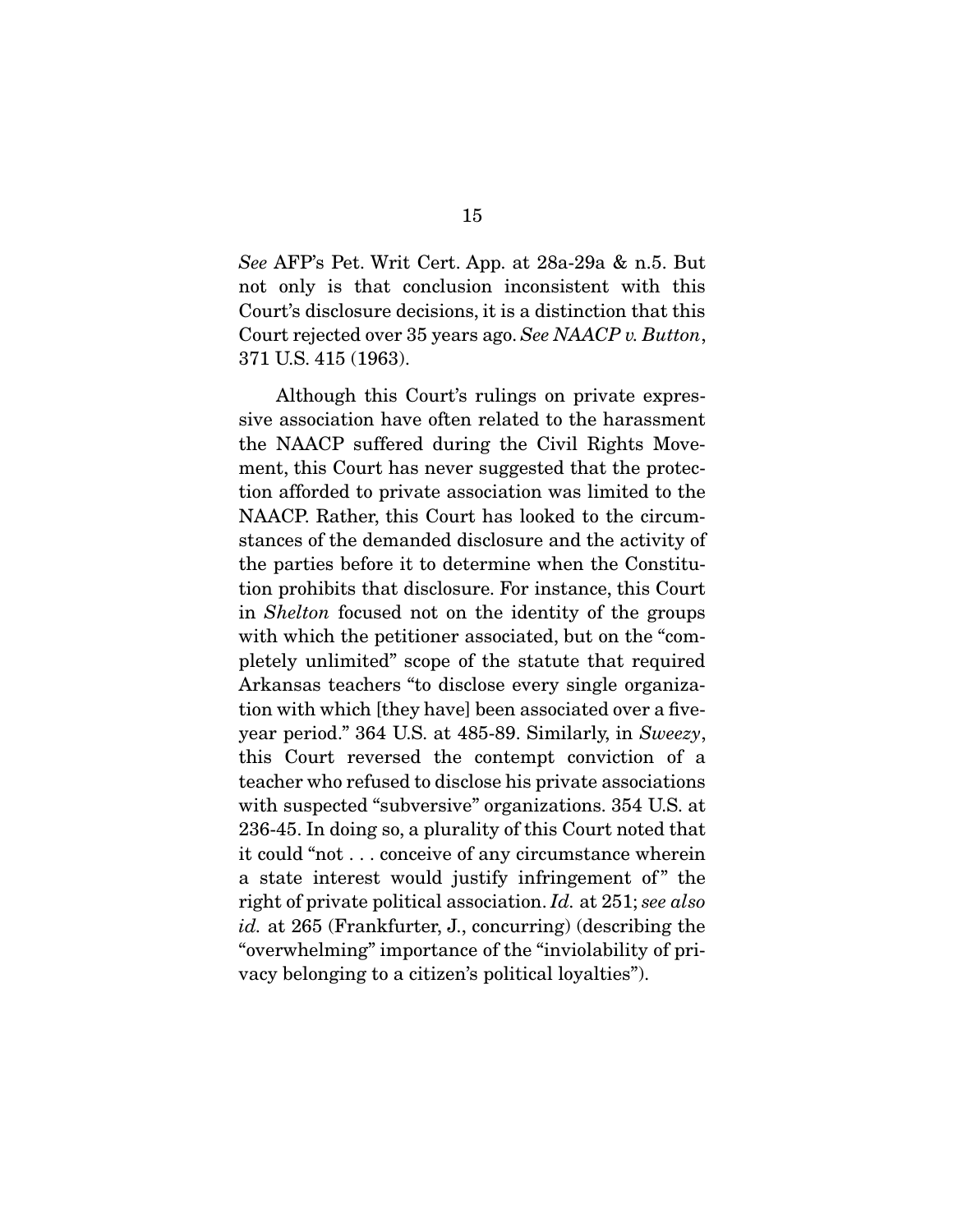Furthermore, this Court has already rejected the argument that the protections of the First Amendment are limited to the NAACP. In NAACP v. Button, the Court struck down a Virginia law prohibiting the NAACP from soliciting clients, holding that the group's activities were expression and association protected by the Constitution. 371 U.S. at 428-29. This Court later extended that holding to the ACLU, rejecting the government's argument that the NAACP was somehow entitled to constitutional protection that others were not. In re Primus, 436 U.S. 412, 427-28 (1978). Again, rather than focusing on the identity of the plaintiff, the Court looked to the ACLU's activity—litigation as a form of political expression and association—and held that it was entitled to constitutional protection. Id.

 In short, there was no valid justification for the Ninth Circuit to decline to apply this Court's precedent on the per se chilling effect of compelled disclosure. And its refusal to do so will have profound negative consequences. Thankfully, few groups face the sort of harassment and violence that the NAACP faced in the 1950s and 1960s, but that does not mean that other individuals or groups go unharmed. There are many valid reasons people wish to keep their associations private, and those people should be able to challenge laws compelling disclosure without showing a history of death threats. If allowed to stand, the decision below will stifle protected activity and chill people throughout the Ninth Circuit from associating, depriving both themselves and society of the benefits of expressive association.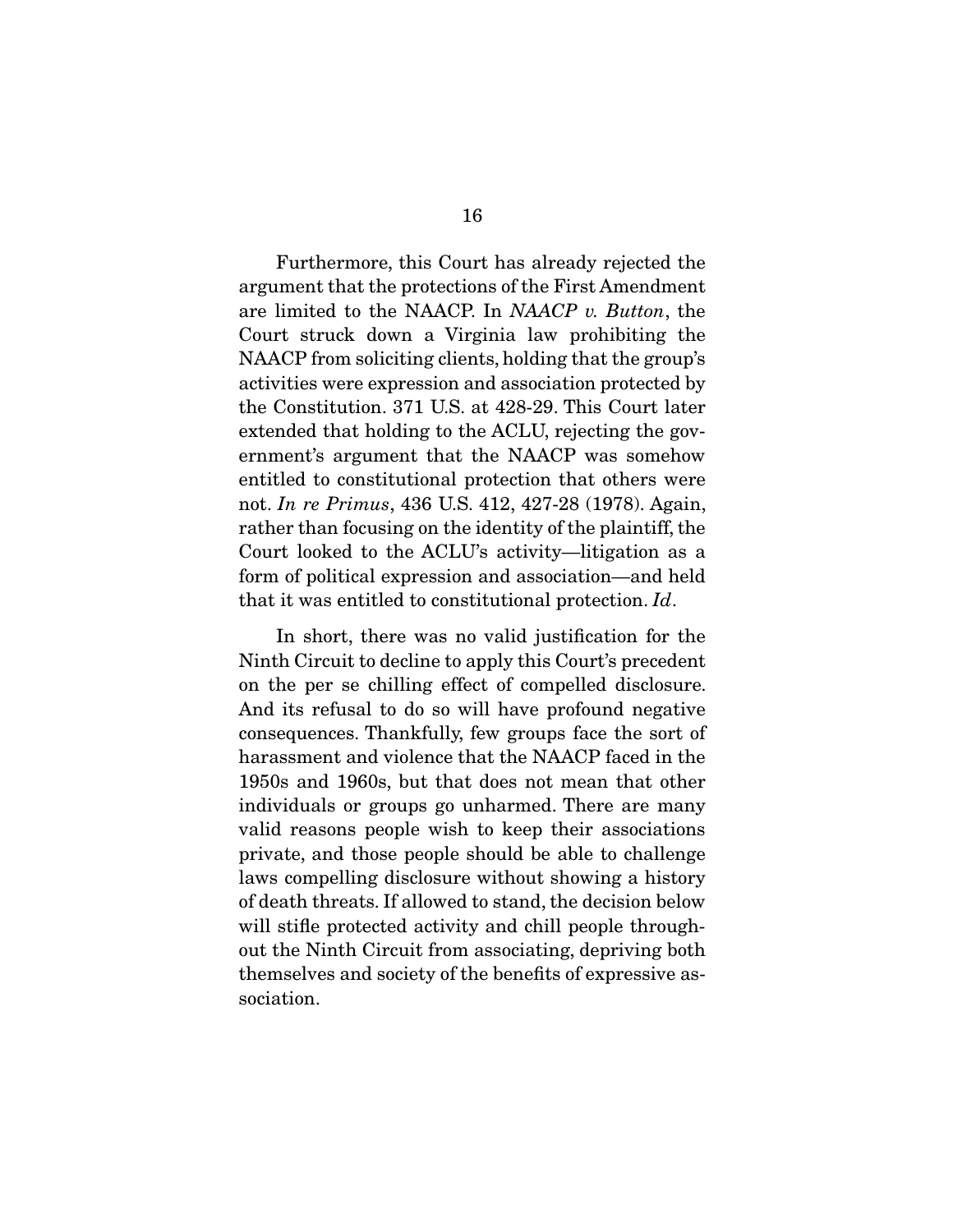### **III. The Ninth Circuit Applied the Wrong Level of Scrutiny Because of the Multiplicity of Tests Called "Exacting Scrutiny."**

On top of its failure to recognize the chilling effect of compelled disclosure, the Ninth Circuit applied the wrong level of constitutional scrutiny. As explained below in Part A, this Court has held that lower courts must review burdens on charitable solicitation with strict scrutiny. But, as explained in Part B, the Ninth Circuit applied a different and much lower level of scrutiny, which this Court has, to date, applied exclusively to campaign-finance disclosure requirements. That error stemmed in part from the fact that this Court has at times used the same label—"exacting scrutiny"—to describe the two different tests. This Court should now clarify that strict scrutiny remains the proper test for reviewing burdens on charitable solicitation.

#### **A. Strict Scrutiny Applies to Burdens on Charitable Solicitation.**

The First Amendment protects charitable solicitation. The challenged regulation here burdens charitable solicitation—the Attorney General demands, as a condition of AFP's and the Center's ability to solicit charitable contributions in California, that these groups disclose to the government the identity of their donors. And like all charitable groups organized under 26 U.S.C. § 501(c)(3), AFP and the Center cannot divert these charitable resources to partisan political activity. Thus, the relevant cases to call upon when analyzing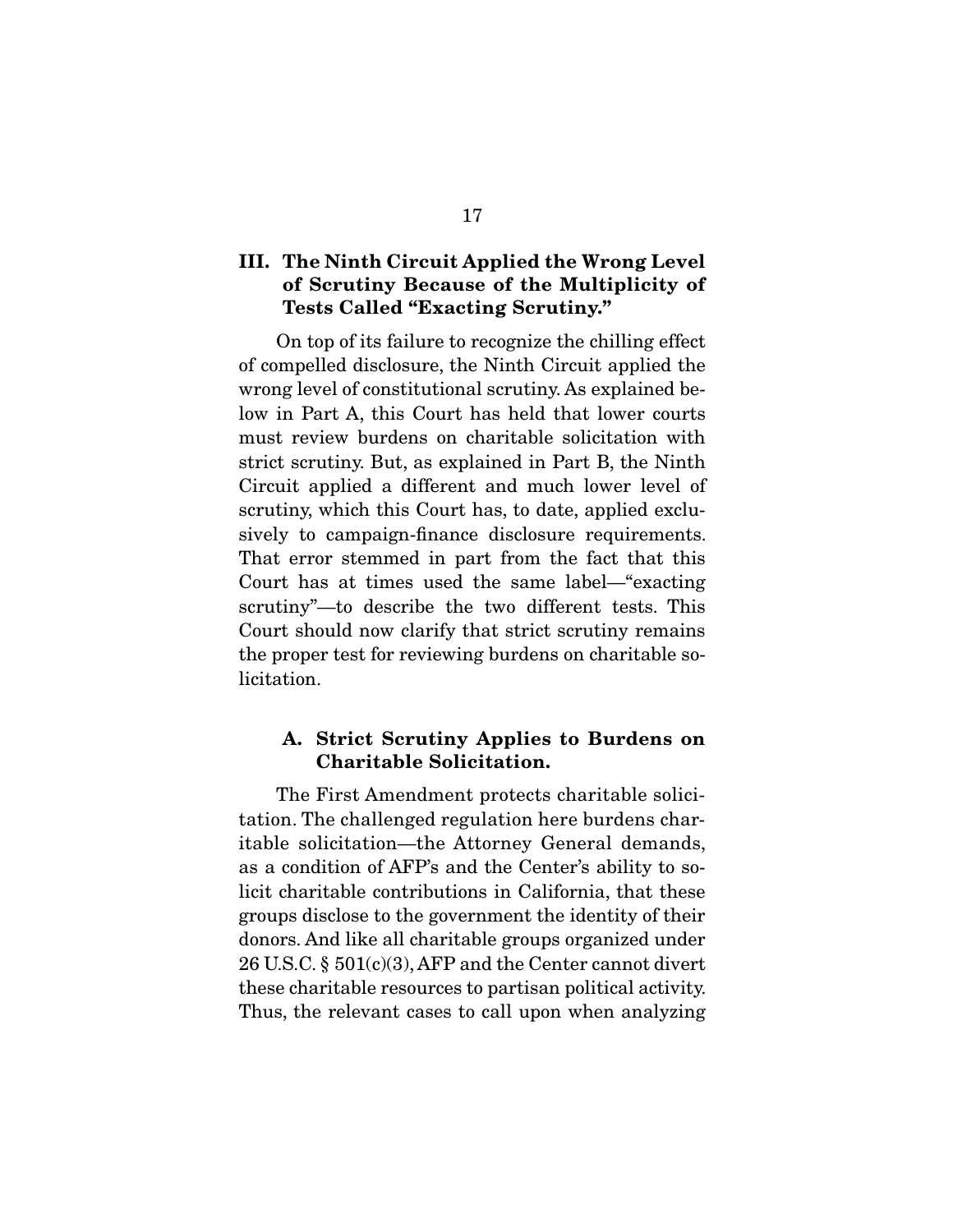California's requirement are those in which this Court has reviewed burdens on charitable solicitation.

 When reviewing laws that burden charitable solicitation or require charities to disclose to the government facts about their private associations, this Court has consistently applied the very highest level of judicial scrutiny, upholding those burdens only if they are narrowly tailored to serve a compelling government interest.13 In some of these cases, the Court has called this standard "exacting scrutiny," but the elements of this standard are synonymous with what this Court has elsewhere called "strict scrutiny." Compare Williams-Yulee v. Fla. Bar, 575 U.S. 433, 442 (2015) ("We have applied exacting scrutiny to laws restricting the solicitation of contributions to charity, upholding the speech limitations only if they are narrowly tailored to serve a compelling interest."), with Reed v. Town of Gilbert, 575 U.S. 155, 171 (2015) ("[C]ontent-based restrictions on speech . . . can stand only if they survive strict scrutiny, which requires the Government to prove that the restriction furthers a compelling interest and is narrowly tailored to achieve that interest." (internal quotation marks omitted)).

 Lower courts outside the Ninth Circuit have also consistently applied strict scrutiny to burdens on charitable solicitation. For instance, the Fifth Circuit

 $13$  See Riley v. Nat'l Fed'n of the Blind of N.C., Inc., 487 U.S. 781, 796 (1988); Sec'y of State of Md. v. Joseph H. Munson Co., 467 U.S. 947, 961, 965 n.13 (1984); Village of Schaumburg v. Citizens for a Better Env't, 444 U.S. 620, 637 (1980); Patterson, 357 U.S. at 463-64.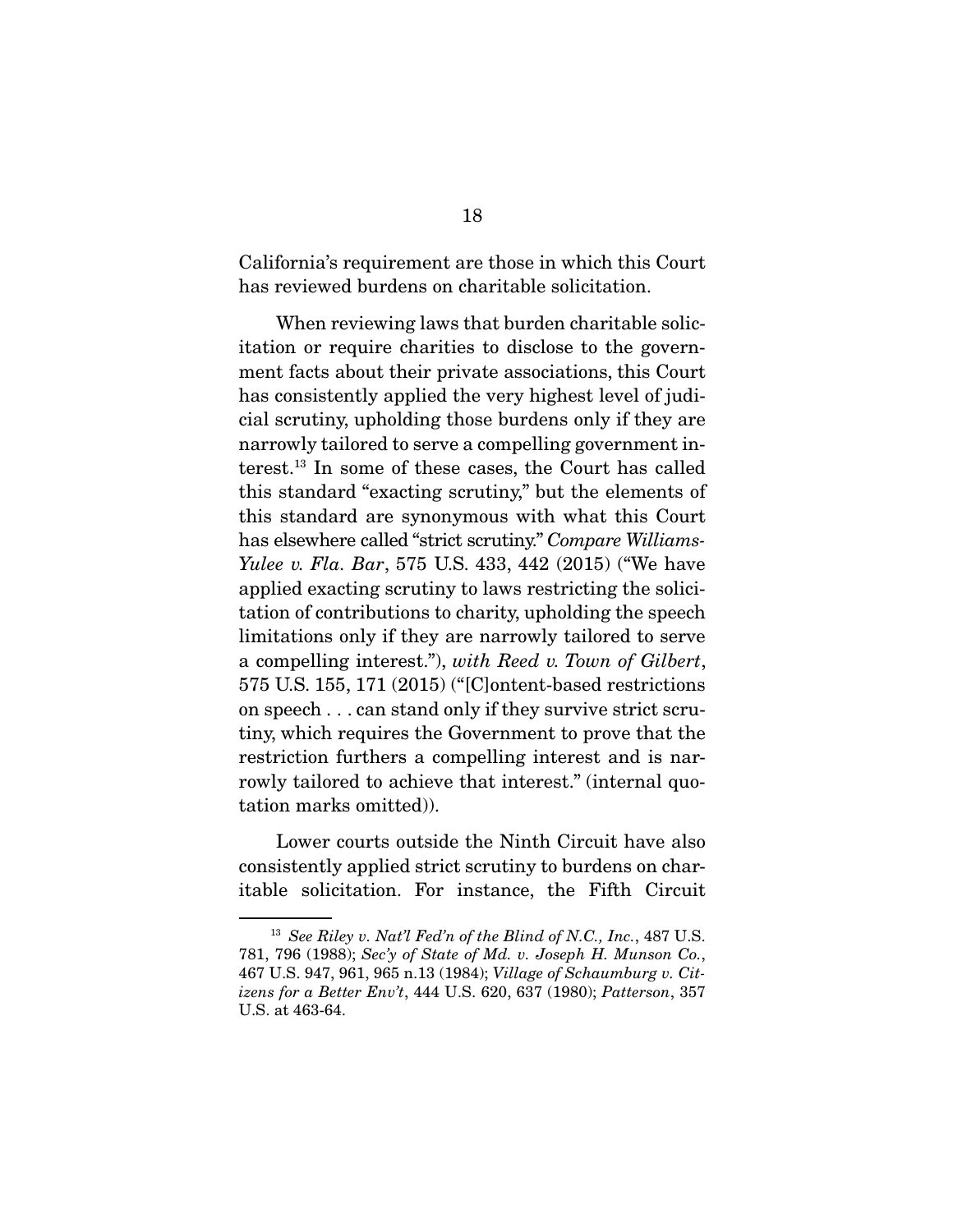struck down a requirement that for-profit solicitors disclose certain information to the public after determining that the law did not satisfy strict scrutiny. Nat'l Fed'n of the Blind of Tex., Inc. v. Abbott, 647 F.3d 202, 211-14 (5th Cir. 2011). Similarly, the Sixth Circuit applied strict scrutiny in preliminarily enjoining an ordinance banning charitable-donation bins. Planet Aid v. City of St. Johns, 782 F.3d 318, 330 (6th Cir. 2015). Indeed, even courts that have upheld burdens on charitable solicitation have done so only when those burdens survived strict scrutiny. See Nat'l Fed'n of the Blind v. FTC, 420 F.3d 331, 338-39 (4th Cir. 2005) (upholding, under strict scrutiny, a requirement that forprofit companies soliciting donations for charities by telephone explain that they are seeking donations and disclose the charity on whose behalf they are fundraising).

### **B. The Ninth Circuit Applied Intermediate Scrutiny, in Conflict with This Precedent, Because of the Confusing and Conflicting Labels This Court Has Applied to Its Tests.**

Unlike this Court's charitable-solicitation cases, which demand strict scrutiny, the Ninth Circuit applied a much lower standard of review. Rather than requiring that California demonstrate that its policy was narrowly tailored to serve a compelling government interest, the Ninth Circuit instead held that California could satisfy its constitutional burden merely by showing "a substantial relation between the disclosure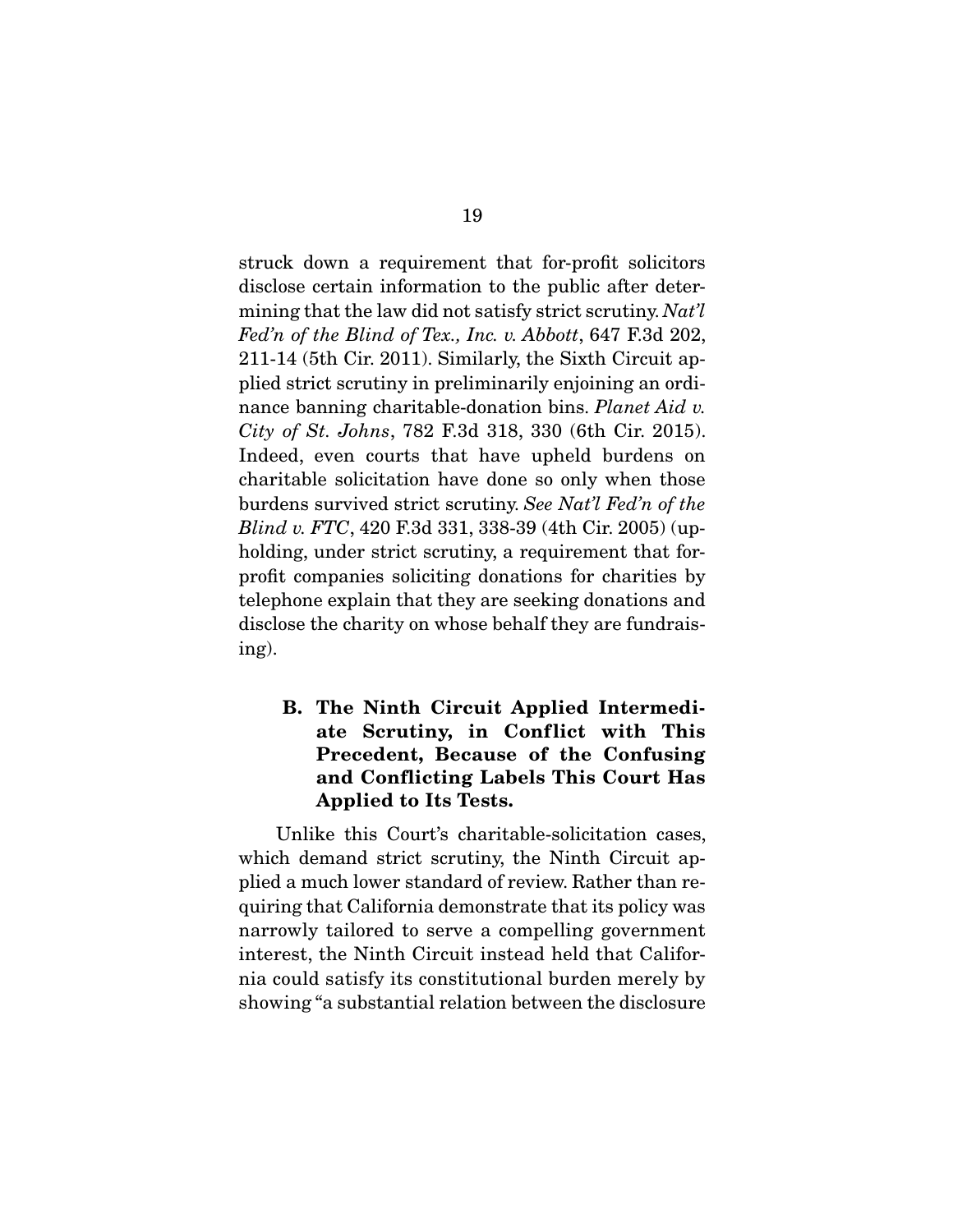requirement and a sufficiently important governmental interest," AFP's Pet. Writ Cert. App. at 15a (internal quotation marks omitted), a test that this Court has elsewhere described as intermediate scrutiny, see, e.g., Clark v. Jeter, 486 U.S. 456, 461 (1988) ("To withstand intermediate scrutiny, a statutory classification must be substantially related to an important governmental objective.").

 The Ninth Circuit's error stems in part from the fact that this Court has, in different contexts, described both tests—strict and intermediate scrutiny—using the phrase "exacting scrutiny." In charitable-solicitation cases, this Court has used "exacting scrutiny" synonymously with strict scrutiny. Compare Williams-Yulee, 575 U.S. at 442 ("We have applied exacting scrutiny to laws restricting the solicitation of contributions to charity, upholding the speech limitations only if they are narrowly tailored to serve a compelling interest."), with id. at 444 ("This is therefore one of the rare cases") in which a speech restriction withstands strict scrutiny."). By contrast, in the realm of campaign-finance disclosure, this Court has used "exacting scrutiny" synonymously with "intermediate scrutiny." See Citizens United v. FEC, 558 U.S. 310, 366-67 (2010) ("The Court has subjected [disclaimer and disclosure] requirements to 'exacting scrutiny,' which requires a 'substantial relation' between the disclosure requirement and a 'sufficiently important' governmental interest.").14

<sup>&</sup>lt;sup>14</sup> Lower courts other than the Ninth Circuit have recognized this standard of review to be intermediate scrutiny. E.g., The Real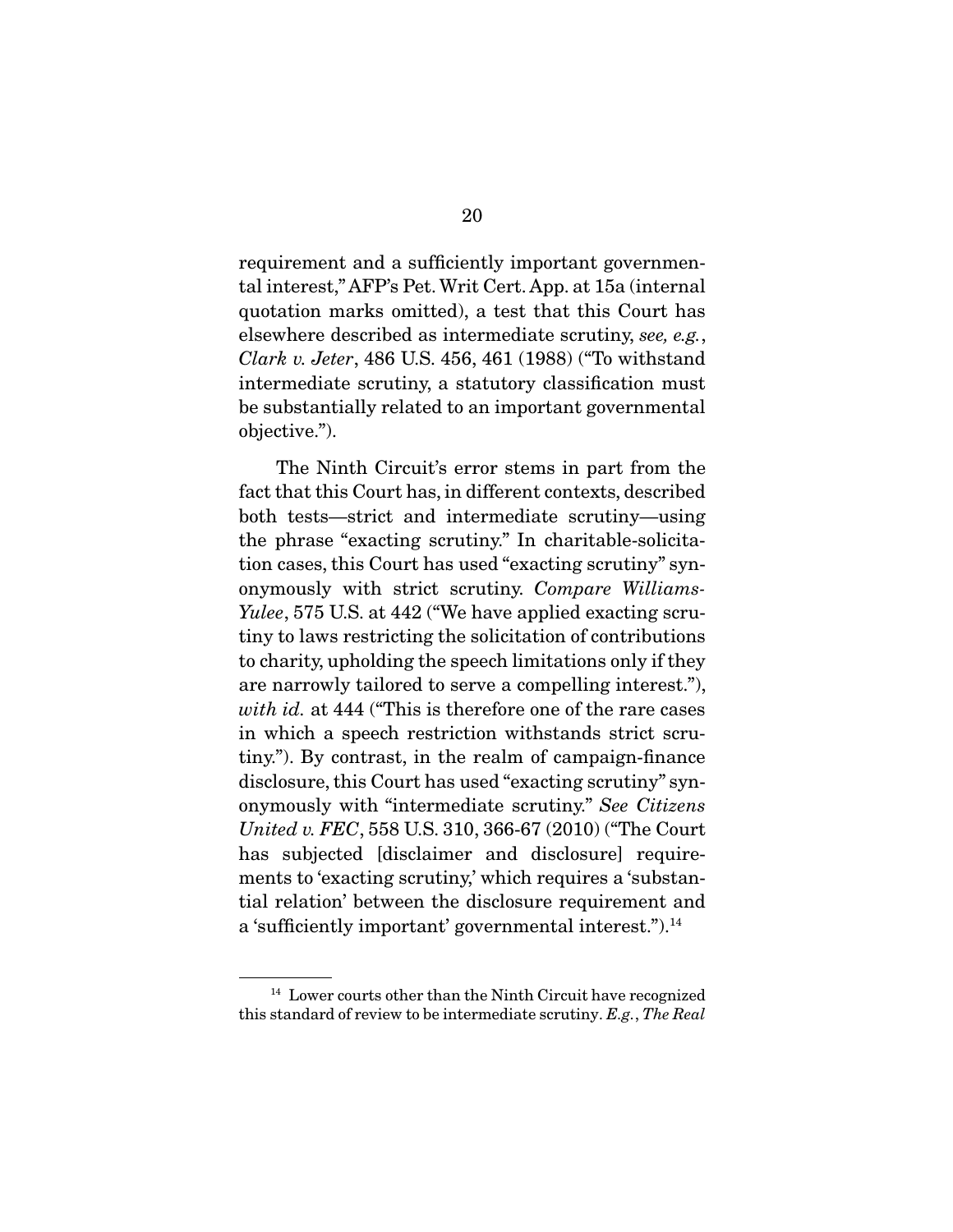Though strict scrutiny and intermediate scrutiny sometimes share the "exacting scrutiny" name, they are markedly different. For instance, this Court's treatment of evidence depends on the test it is applying. Compare, e.g., United States v. Playboy Entm't Grp., Inc., 529 U.S. 803, 813, 822-23 (2000) (invalidating a law requiring the scrambling of sexually explicit material under the narrow-tailoring and compellinggovernment-interest standard because the government failed to present more than "anecdote and supposition"), with, e.g., Citizens United, 558 U.S. at 366-70 (concluding, with no particular evidentiary showing, that a campaign-finance-disclosure scheme was substantially related to a sufficiently important government interest). The tailoring analysis also differs between strict and intermediate scrutiny. Compare, e.g., Playboy Entm't, 529 U.S. at 813 (holding under strict scrutiny, "[i]f a less restrictive alternative would serve the Government's purpose, the legislature must use that alternative"), with, e.g., FEC v. Beaumont, 539 U.S. 146, 162 (2003) (noting that, in reviewing contribution limits under intermediate scrutiny, "instead of requiring contribution regulations to be narrowly tailored to serve a compelling governmental interest, a contribution limit involving significant interference with associational rights passes muster if it satisfies the lesser demand of being closely drawn to match a sufficiently important interest" (emphasis added, internal quotation marks omitted)).

Truth About Abortion, Inc. v. FEC, 681 F.3d 544, 548-49 (4th Cir. 2012).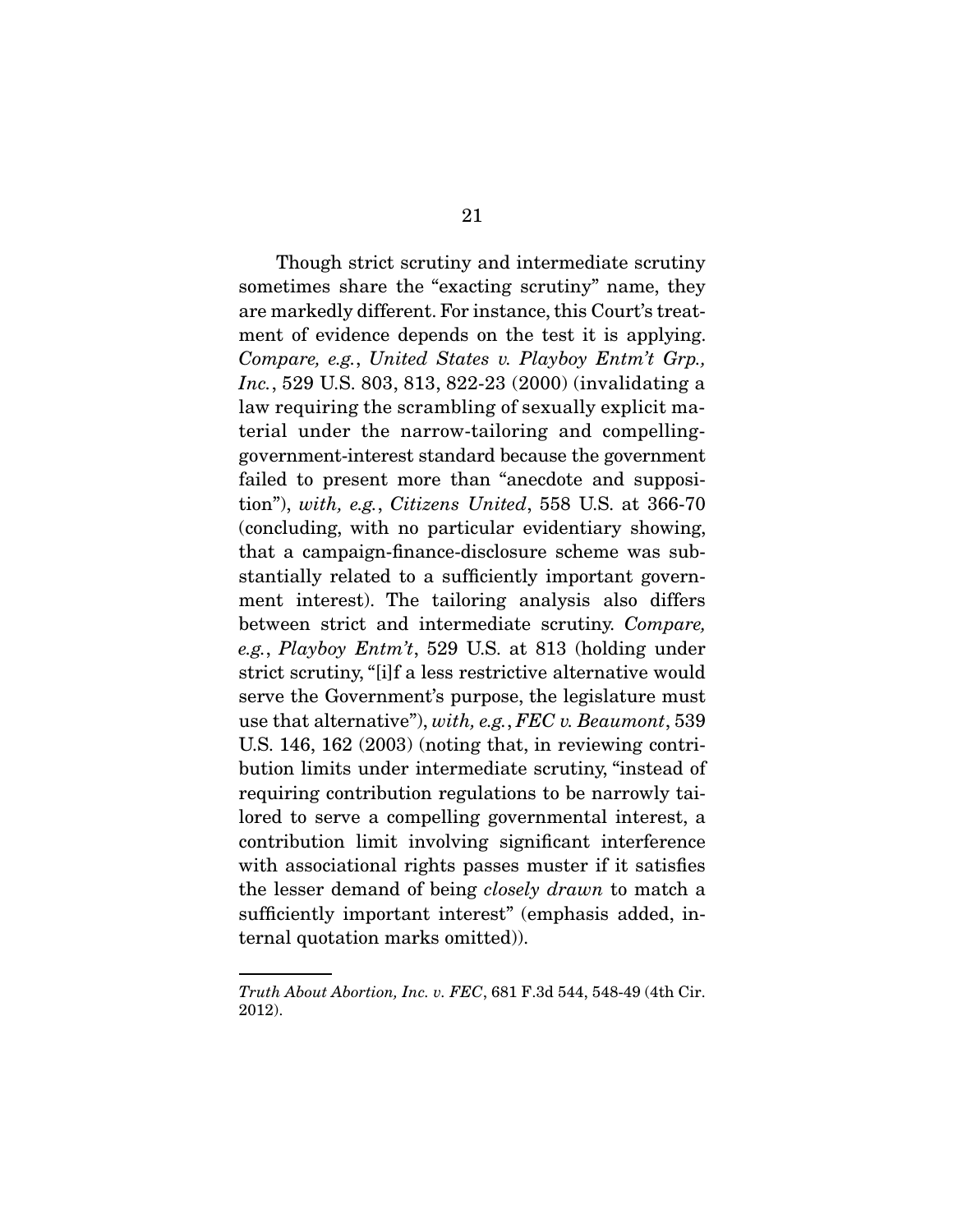As was perhaps inevitable, this use of the same term to refer to two very different tests has led to confusion in lower courts. Although other circuits have faithfully applied strict scrutiny to burdens on charitable solicitation, see supra § III.A, here, the Ninth Circuit saw the word "disclosure" and reflexively applied the campaign-finance-disclosure version of exacting scrutiny. But courts, like any other government actor, may not "foreclose the exercise of constitutional rights by mere labels." Button, 371 U.S. at 429. What matters is the underlying activity. And this Court's precedent makes clear that, when the activity is charitable solicitation, strict scrutiny is the rule.

 Here, the failure to apply strict scrutiny was outcome determinative. Applying the correct standard, AFP and the Center were entitled to relief. Strict scrutiny is demanding and requires that the government put forth concrete evidence justifying why its regulation is necessary. See, e.g., Playboy Entm't, 529 U.S. at 822-23 (striking down a law under strict scrutiny because the government proffered no evidence and "failed to establish a pervasive, nationwide problem justifying" the law). In contrast, the Ninth Circuit here accepted the government's argument that intrusive disclosure was necessary to enforce the state's valid regulations of charitable solicitation with no actual evidence to support that proposition. AFP's Pet. Writ Cert. App. at 21a n.3 (observing that California has used Schedule B information to investigate a charity only 10 times over the last decade). Moreover, the court never asked whether the government's interest could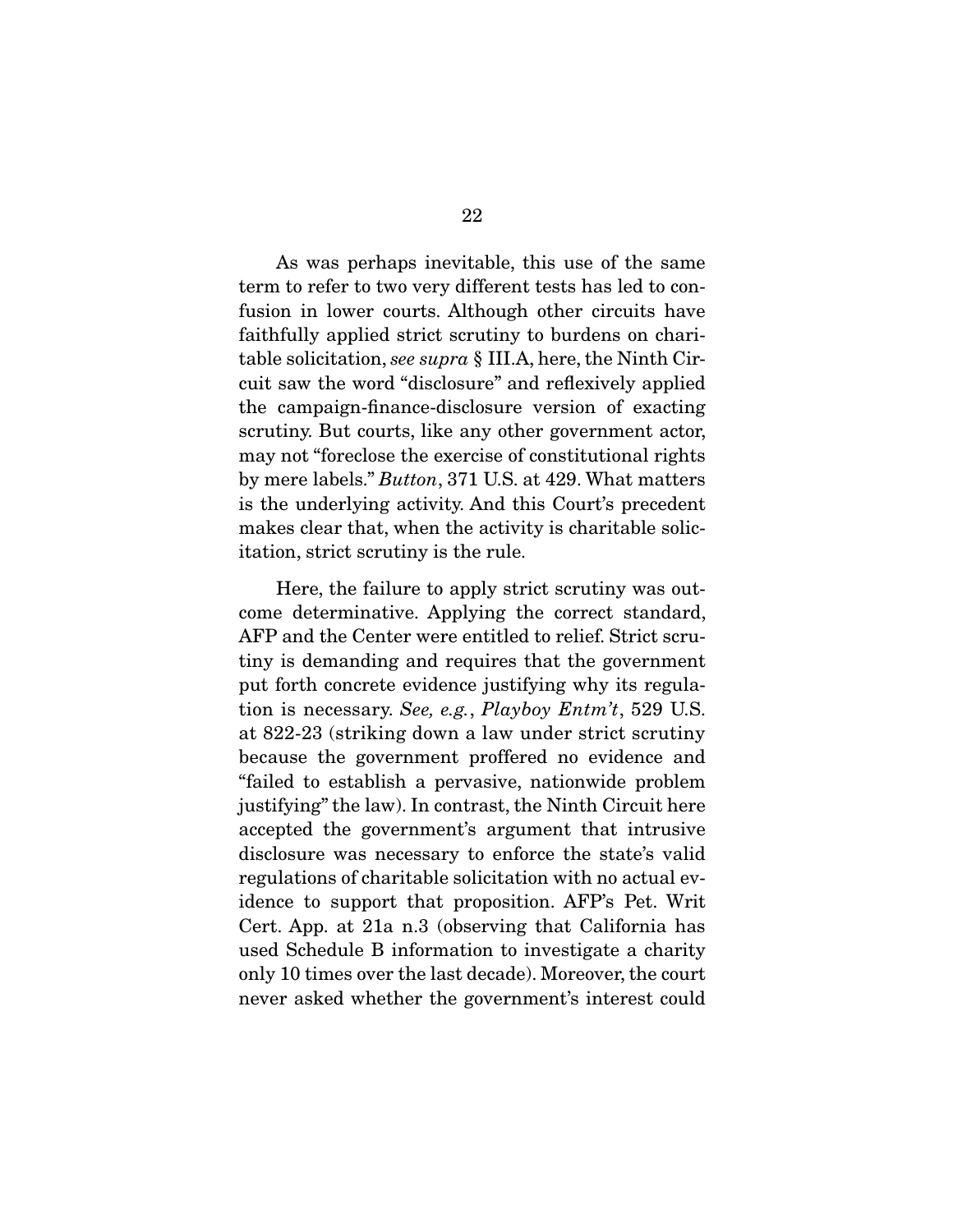be adequately served by a less burdensome, more narrowly tailored law, as this Court's precedent requires. See, e.g., Village of Schaumburg, 444 U.S. at 637-38. Here, the government has an obviously less intrusive approach available to it: It may request a subpoena as part of an investigation based on individualized suspicion.15

 The Ninth Circuit's ruling harms charities throughout the Ninth Circuit and undermines this Court's previous holdings in such seminal cases as Riley and Patterson. Thus, this Court should clarify that burdens on charitable solicitation, including compelled disclosure, are subject to the compelling-interest and narrow-tailoring test: strict scrutiny.

 Applying that standard here, as the district courts did in both AFP's and the Center's cases, the Attorney General's disclosure demands are not narrowly tailored to achieve a compelling interest. See AFP's Pet. Writ Cert. App. at 47a; Center's Pet. Writ Cert. App. at 56a.

 In both cases, and now here, the Attorney General alleges that the Schedule B information assists with investigations to determine whether a charitable organization has violated the law. AFP's Pet. Writ Cert.

<sup>&</sup>lt;sup>15</sup> The Attorney General would no doubt object that seeking a subpoena would interfere with his claimed interest in "increas[ing] [his] investigative efficiency," see AFP's Pet. Writ Cert. App. at 19a, but, as this Court has noted, "the First Amendment does not permit the State to sacrifice speech for efficiency," Riley, 487 U.S. at 795.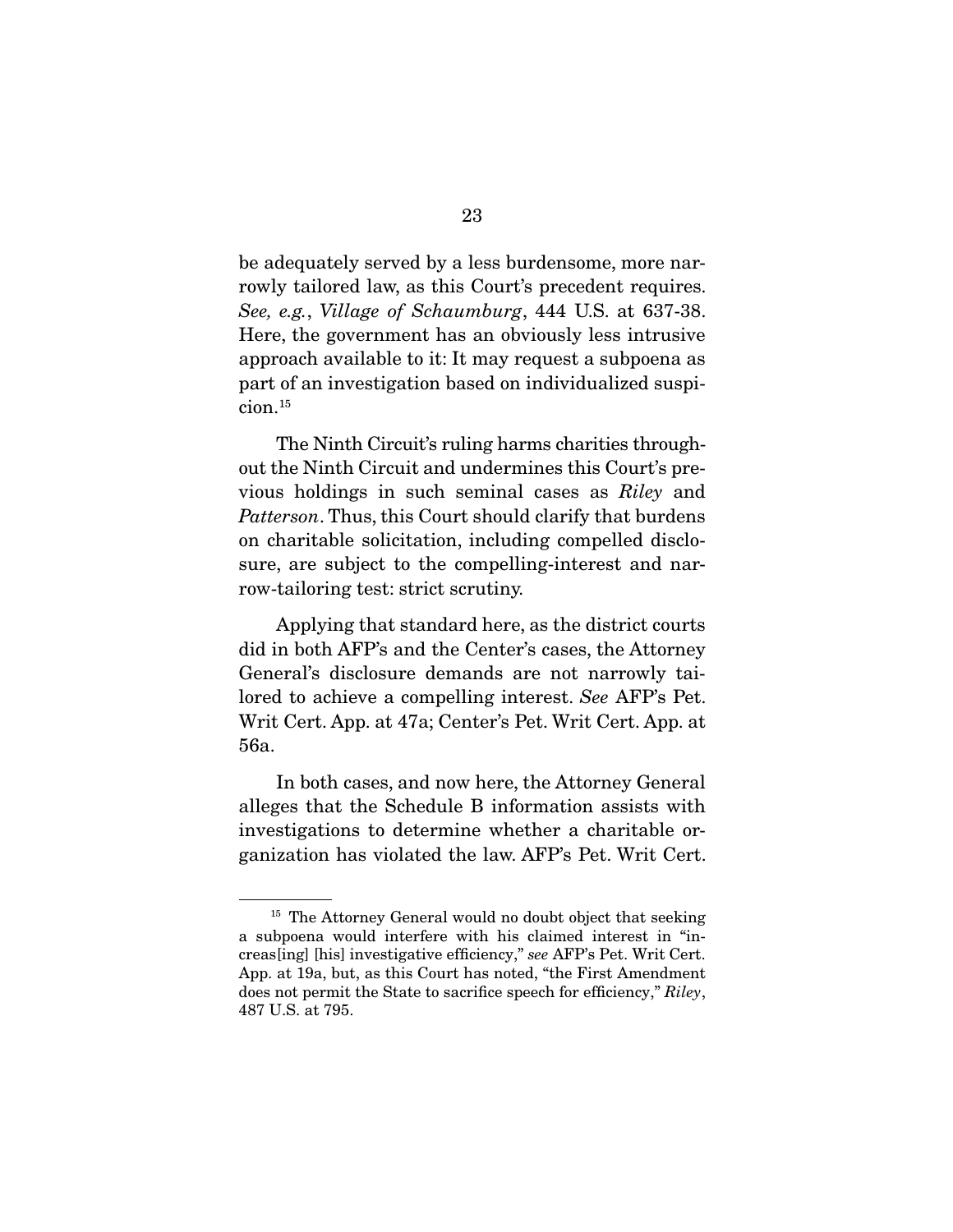App. at 43a; Center's Pet. Writ Cert. App. at 53a. But, as the district courts found in both cases, the evidence does not show that the collection of the Schedule B is substantially related to this purported interest. See AFP's Pet. Writ Cert. App. at 43a-45a (finding that the Attorney General was "hard pressed" to "find a single witness" to corroborate this allegation; AFP's "lack of compliance" with Schedule B disclosures "went unnoticed for over a decade"; and testimony from the Registrar for the Registry of Charitable Trusts in the Department of Justice and members of the investigative unit of that Section showed that "the Attorney General does not use the Schedule B in its day-to-day business" (internal quotation marks omitted)); Center's Pet. Writ Cert. App. at 54a-56a (finding that, like in AFP, the Attorney General went several years without noticing that the Center did not disclose its Schedule B information; and the supervising investigative auditor's testimony confirmed that the Attorney General did not use Schedule B information when investigating charities).

 Further, as the district courts found, even assuming that the Attorney General has showed a sufficiently important government interest, the record shows that demanding the Schedule B disclosures is not the least restrictive means of achieving that interest. AFP's Pet. Writ Cert. App. at 47a; Center's Pet. Writ Cert. App. at 56a. As the district courts in both cases found, the testimony from a supervising investigative auditor for the Attorney General show that the Attorney General's investigators were able to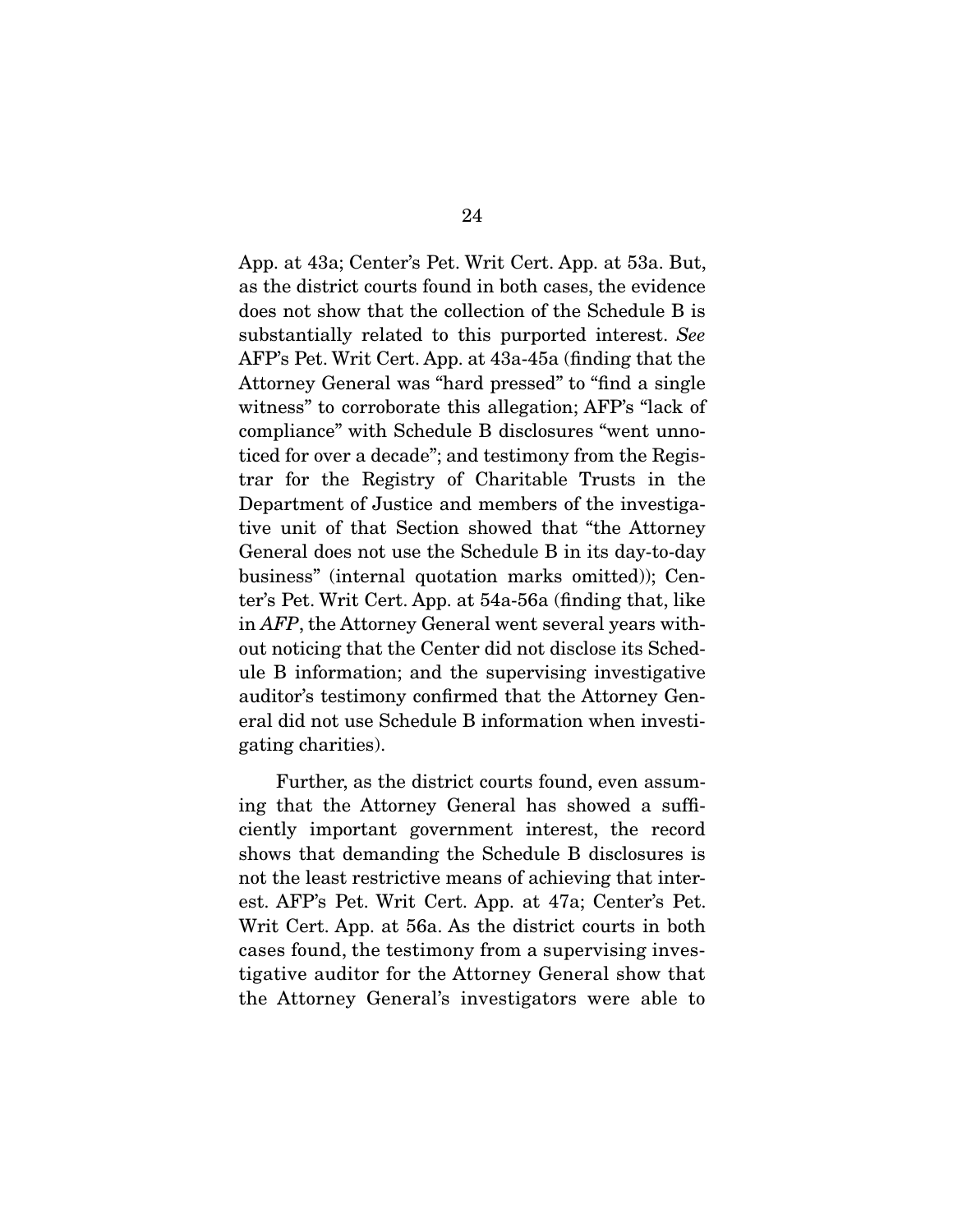"successfully complete[ ] their investigations without using Schedule Bs, even in instances where they knew Schedule Bs were missing." AFP's Pet. Writ Cert. App. at 47a; Center's Pet. Writ Cert. App. at 57a. And, as the district court in *AFP* specifically found, it is "clear" that the Schedule B "played no role in advancing the Attorney General's law enforcement goals for the past ten years"; there was not "even a single, concrete instance" where a Schedule B "did anything to advance the Attorney General's investigative, regulatory or enforcement efforts." AFP's Pet. Writ Cert. App. at 47a.

 Given that the district courts have already made these factual findings, this Court need not remand for further factual development. In both AFP's and the Center's cases, the record shows that the Attorney General fails to satisfy strict scrutiny. Accordingly, the Court should now hold that the Attorney General's compelled disclosure requirement violates the First Amendment.

#### **CONCLUSION**

--------------------------------- ♦ ---------------------------------

For the reasons stated above, this Court should now clarify that strict scrutiny remains the proper test for reviewing burdens on charitable solicitation, hold that the Attorney General's sweeping intrusion into AFP's and the Center's private association with its donors does not satisfy strict scrutiny, reverse the Ninth